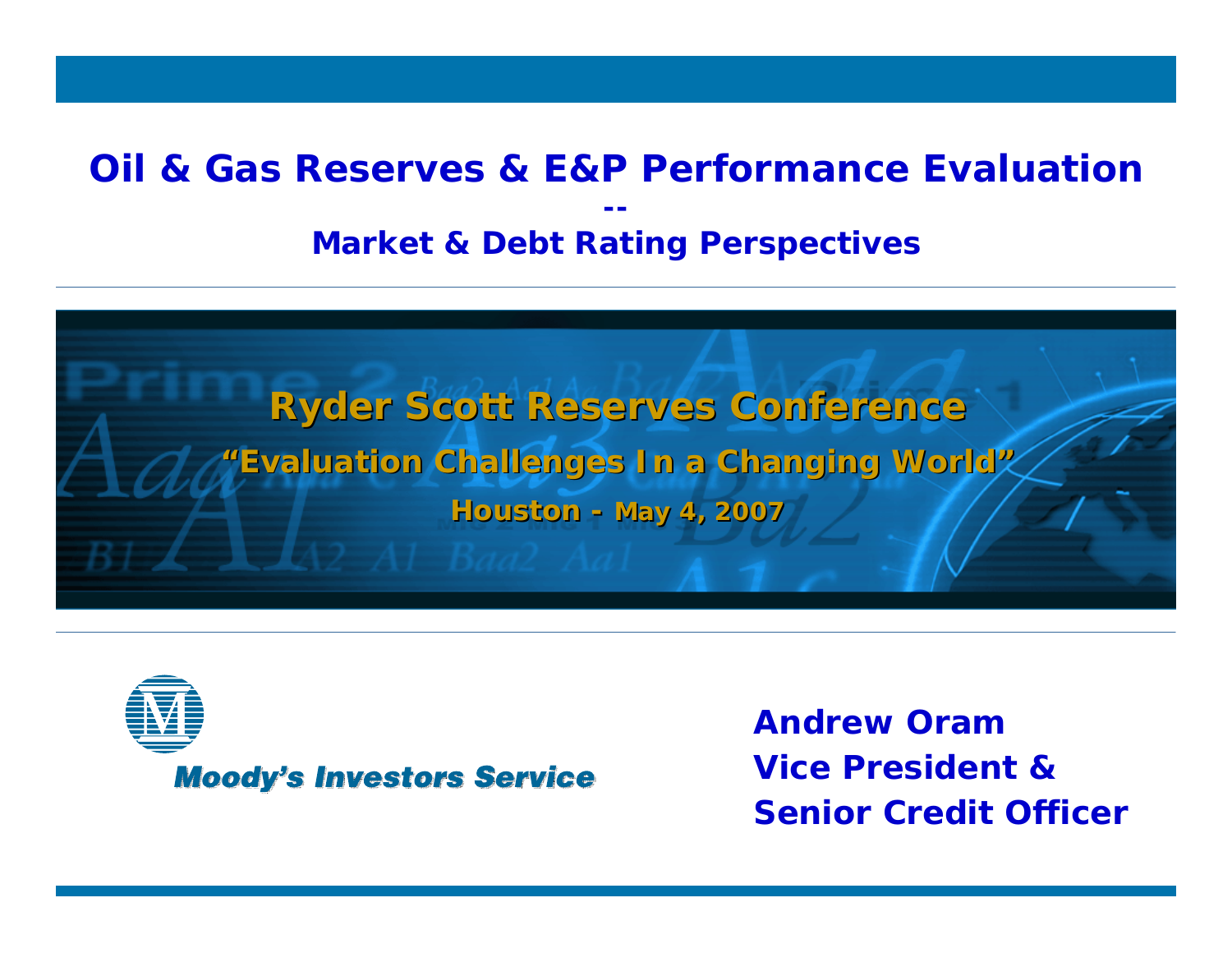# **Agenda**

- I.Overview
- II. Moody's Framework for E&P Analysis & Debt Ratings
	- a. Prices, Rating Outlook, Sector Trends & Challenges
	- b. Methodology Model & Individual E&P Performance Drivers
- III. Reserve Booking Standards in a Market Context
	- a. Deterministic vs. Probabilistic
	- b. Expanded Disclosures & Other SEC Topics
- IV. Summary

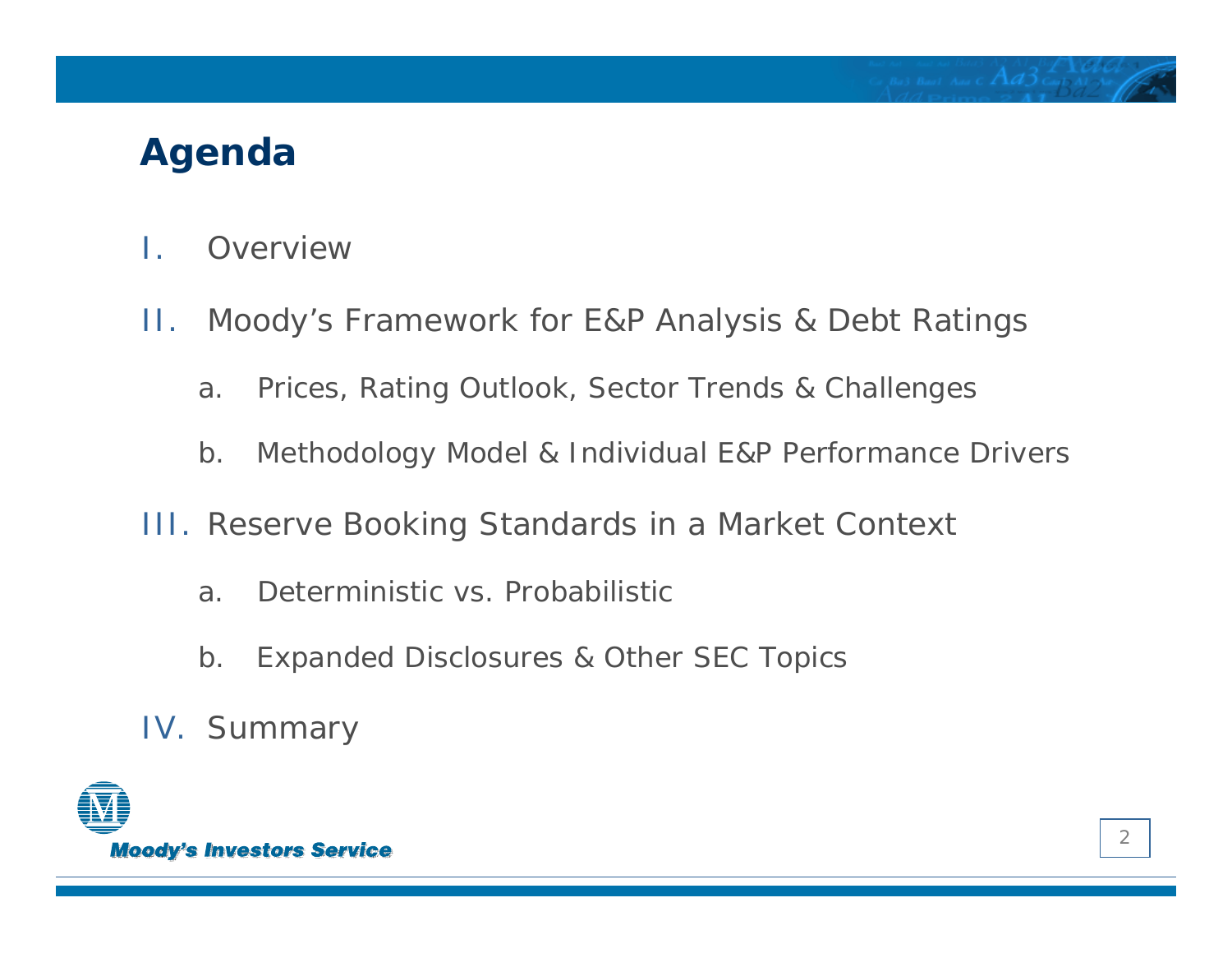# **I. Overview**

- H Moody's E&P methodology & thoughts on what market values
- $\overline{\phantom{a}}$  Some balancing thoughts on the sector's drive to move SEC booking standards closer to the SPE's
	- SEC's goal: ensure comparable reporting; not necessarily optimal estimation worthy of E&P's use for internal reinvestment decisions
	- Is drive for booking flexibility matched quid pro quo by desire to provide compensating increased/more meaningful disclosures?
	- Already much interpretive latitude on how & when producers choose to book/revise reserves – would that bell curve widen?
	- How may Moody's methodology be affected/adapt to an SPE world?
- П Would probabilistic bookings (presumably quicker or higher) boost valuations? Expectations & what drives equity multiples

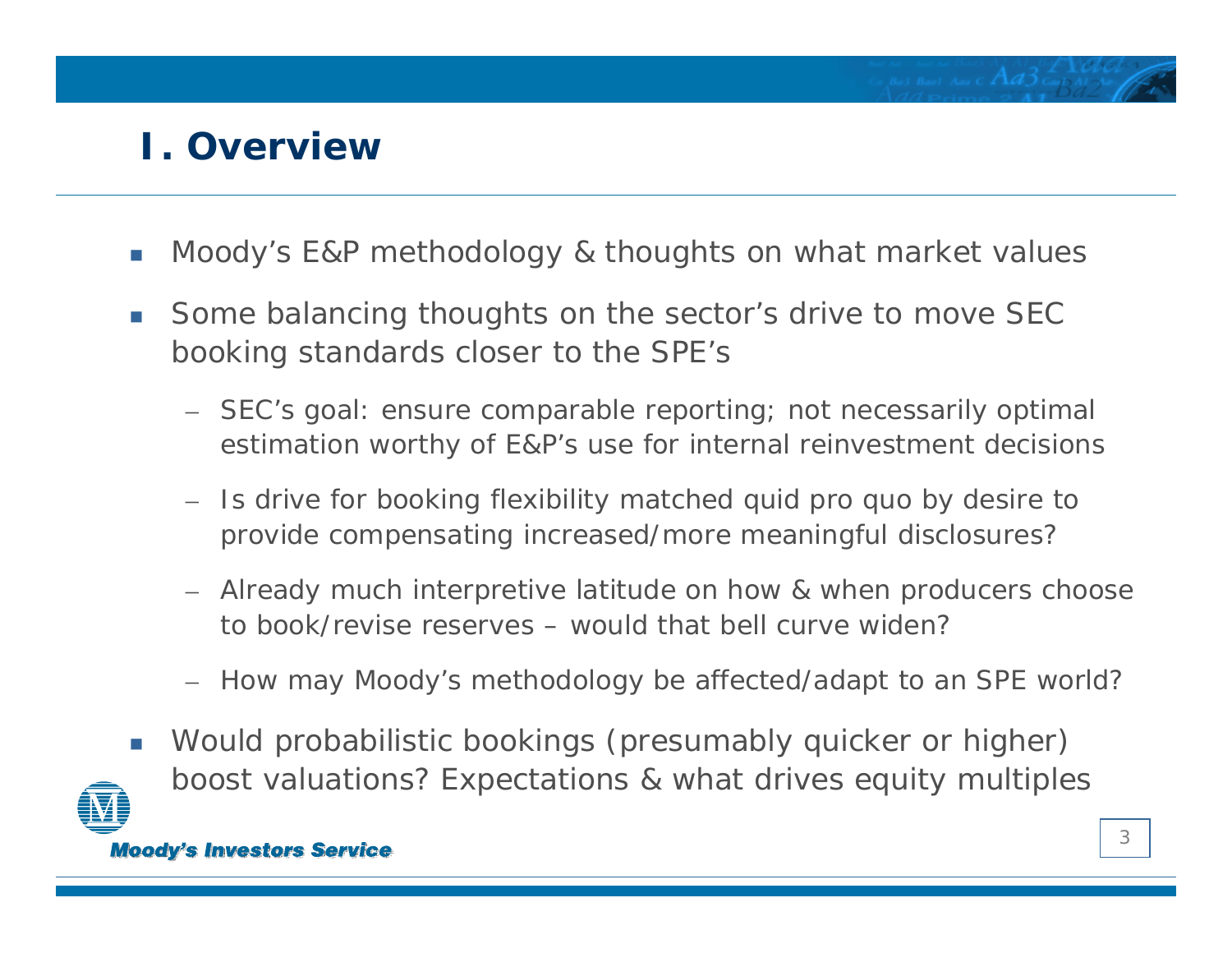

# **II. Framework for E&P Analysis & Ratings**

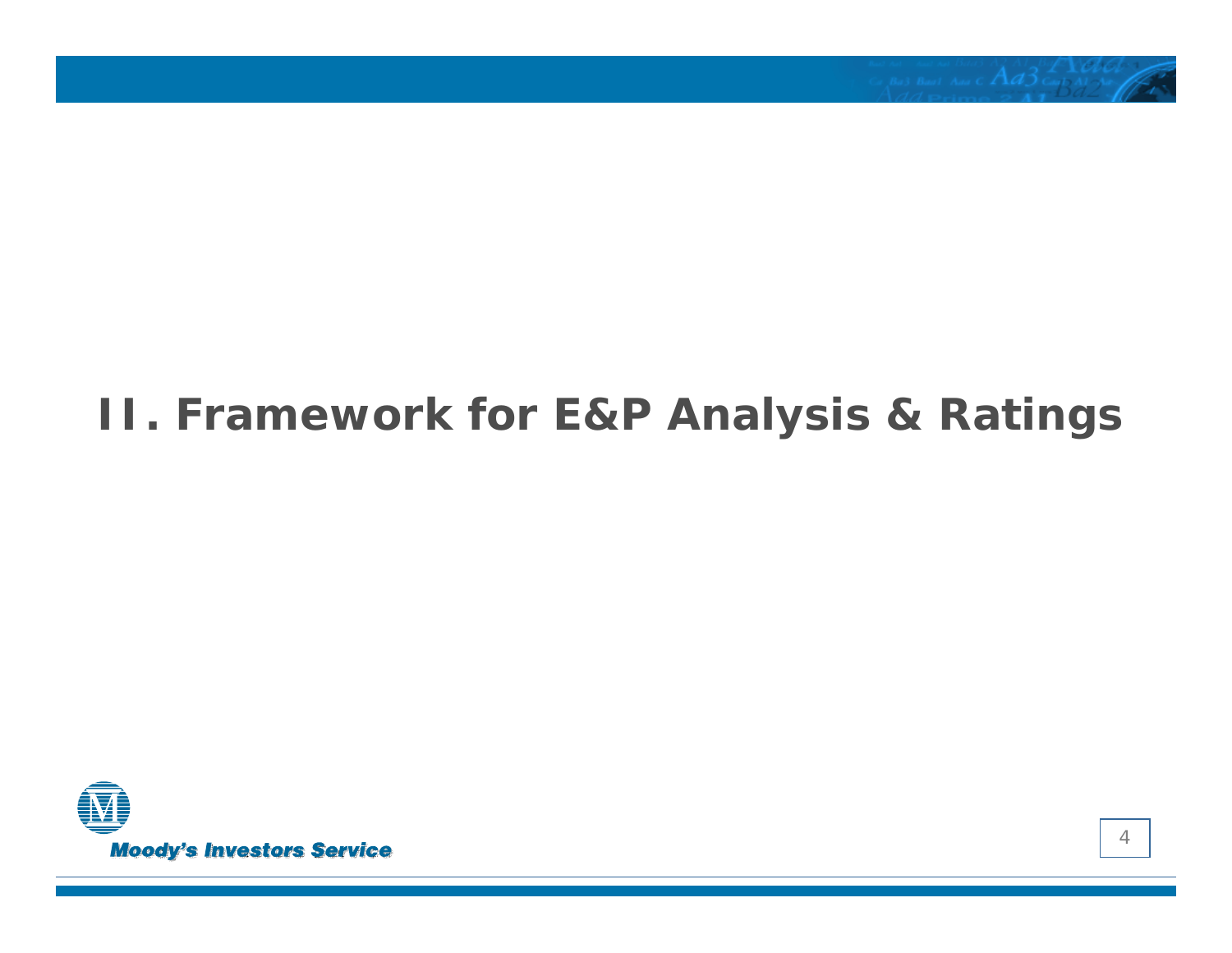# **Summary Thoughts on E&P Success**

*When E&P's Consistently Meet/Exceed Expectations they Create*

- Performance driven equity & net asset value creation
	- Propensity for internally funded production & reserve growth at competitive: all-in costs, capital intensity, cash-on-cash returns
	- Differential capital productivity & balanced allocation, differential access to properties, technical execution, separate E&P's over time
- Equity mkt. looks for comparative capital discipline & efficiency
	- Wants either strong growth at sound costs if spending all cash flow <u>or</u> modest growth from part of cash flow & returning cash to equity
	- $\overline{\phantom{0}}$  Market fears capital dissipation & value destruction - heaviest drillers'/spenders' equities tend to under-perform
- Not singular unrepeatable achievements, production ramps; 1 new big play can overwhelm an E&P's decline curve

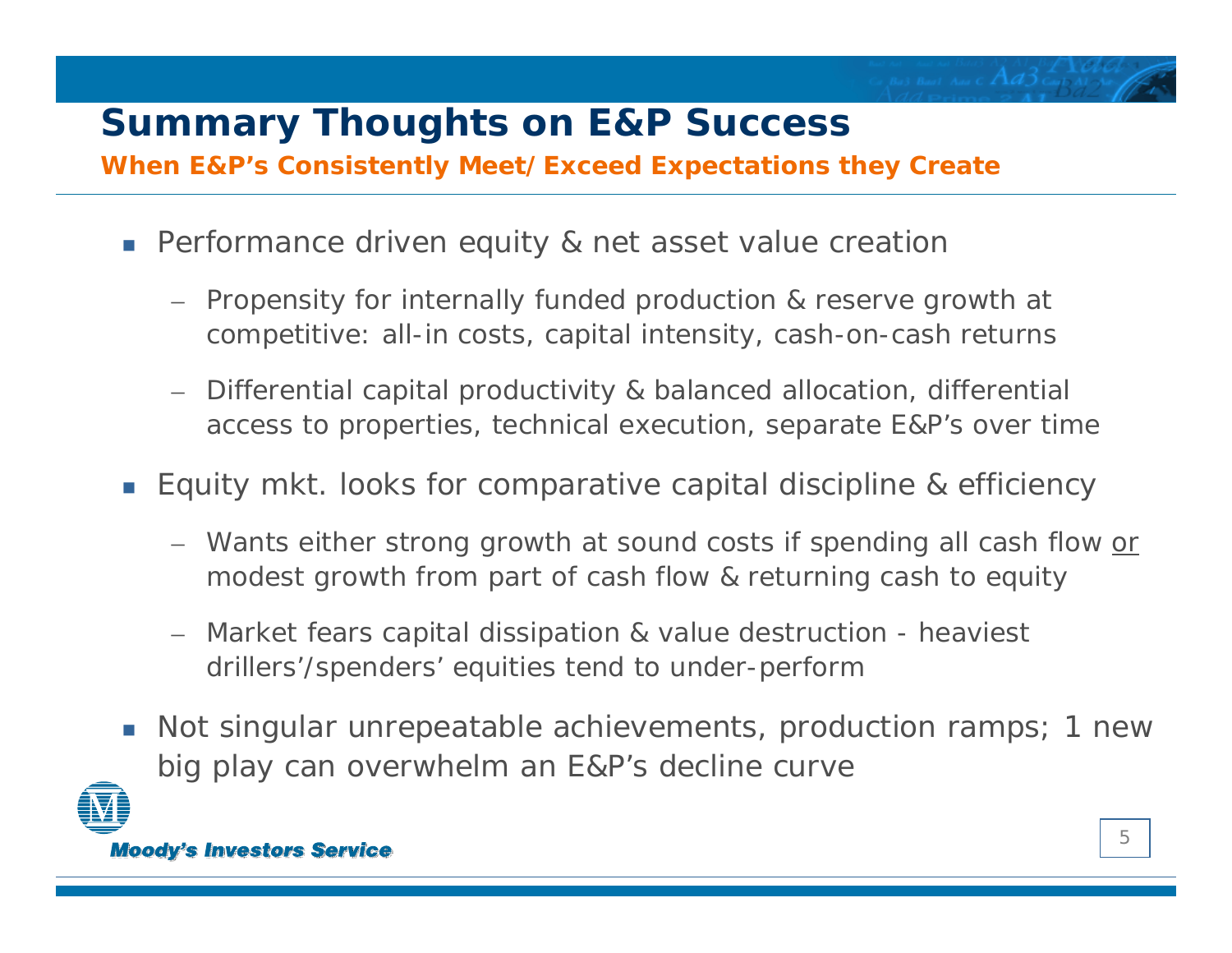# **Some Further Thoughts on E&P Success**

- Not setting / straining for unrealistic growth targets
	- Markets don't like volatile results; damage if aggressive bookings set expectations E&P can't meet or are reversed
- **EX Consistent mitigation of risk of gambler's ruin** 
	- Scale, cost, risk, timing, decline curve of projects should be compatible with the capital base, productive scale, PDP R/P
- Avoid looking "tapped out": fund acquisitions with long-term view - issue equity when reasonably can to support growth
	- *The dinner mints don't always come around again*
- $\mathcal{L}_{\mathcal{A}}$  To assess propensity for success we interrelate: financial, volume, & property data; operating drivers; leading trends

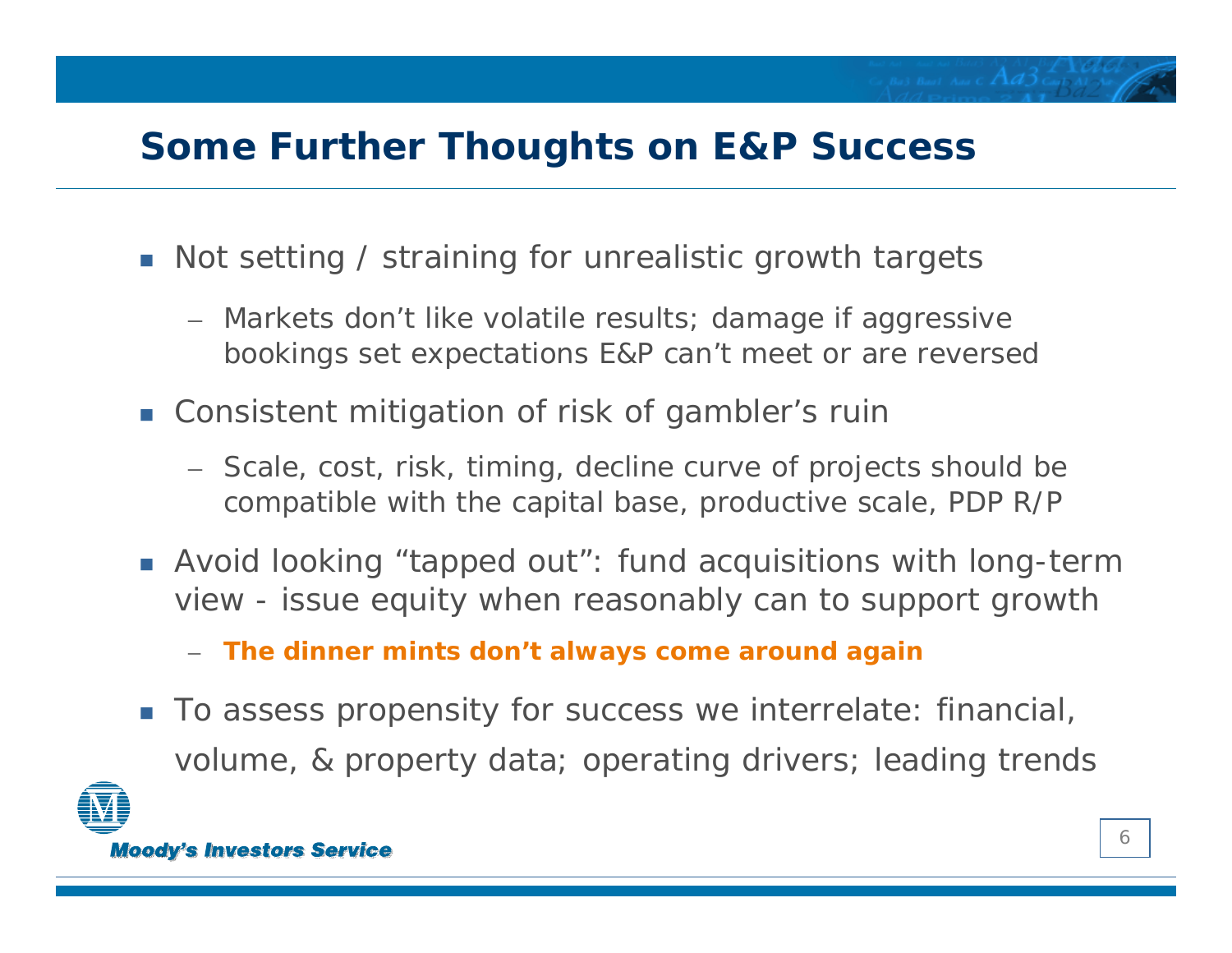#### **Singularly, These Alone Would Not Signal Forward Success**

- F Reserve/PUD growth: not very predictive (ability to repeat, quality, risk mix, time-to-production, prod. rate, decline, cost, margin)
	- PUD growth w/o commensurate production growth is a red flag
- F Record prices: driven by falling capital productivity & hard growth
- F Record cash margin & EBITDAX: largely spoken for - value creating momentum is an after-capex function
	- Margin is simply how market allocates right amount of capital to sector for reinvestment so that supply balance market & meets demand –> rising margin is a sign of rising capital intensity
	- EBITDAX is liquidation of prior capital investment in wasting asset produced into record prices -> driver is how well it's reinvested



Income & ROC: overstates ROC & depreciation understates RRC's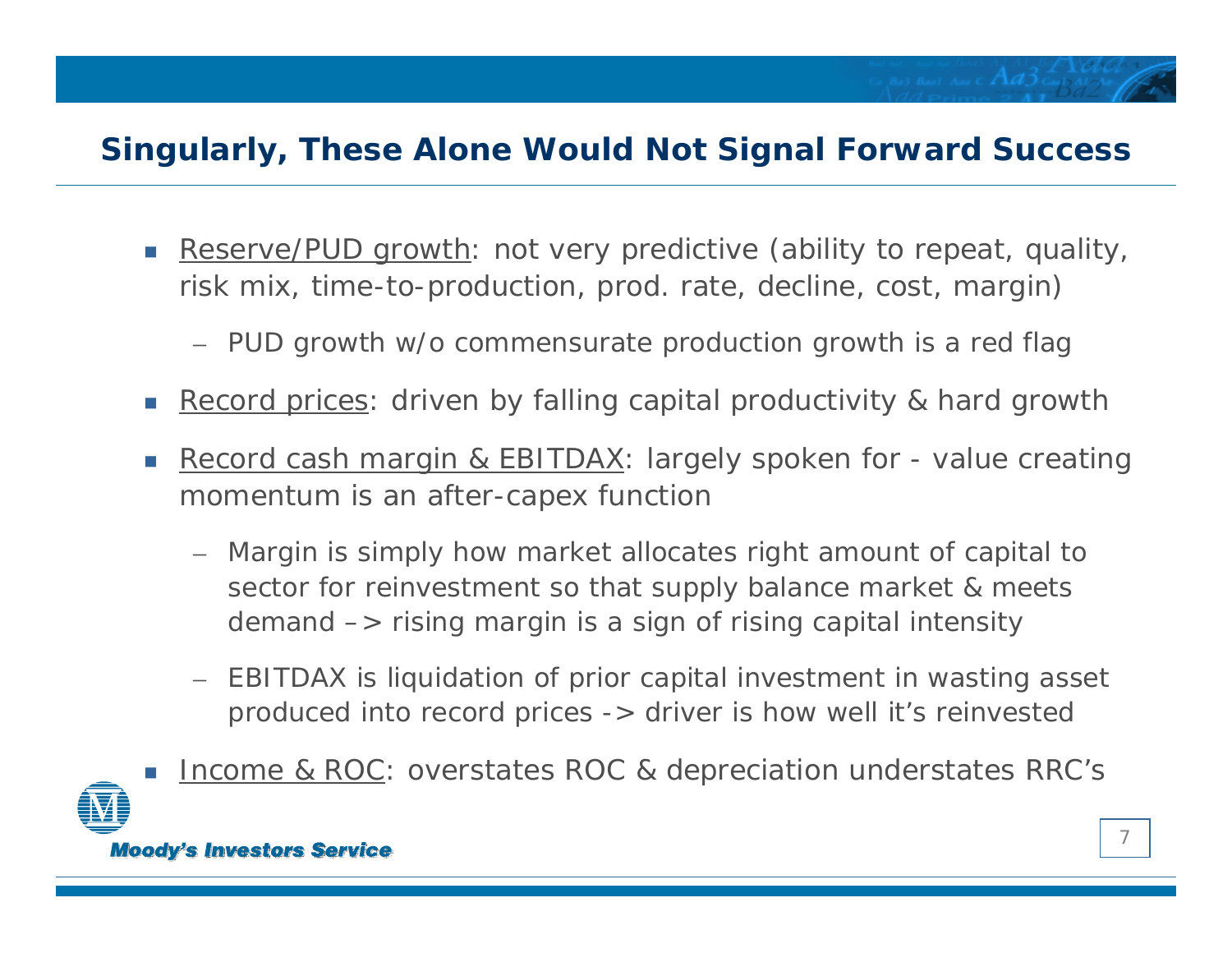# **IIa. Prices, Sector Trends, Rating Outlook**

#### Our take on E&P commodity economics

- $\mathcal{L}_{\mathcal{A}}$  Prices still historically strong but no free lunch: prices, high pre-capex margins, surging capital intensity are interrelated
	- World price shift sustained by geology, surging capital intensity per unit of production, reduced Saudi spare capacity, demand
	- As before, high margin is how a tight market allocates sufficient capital so reinvestment balances market to meet demand
- $\mathcal{L}^{\text{max}}$  Ever-harder to replace production with Boe's of comparable cost, productivity, life  $=$  capex intensity & growth restraint
	- Technology commercializes plays but increases decline
	- Intensive technology + smaller finds + steep decline = increasingly capital intensive production

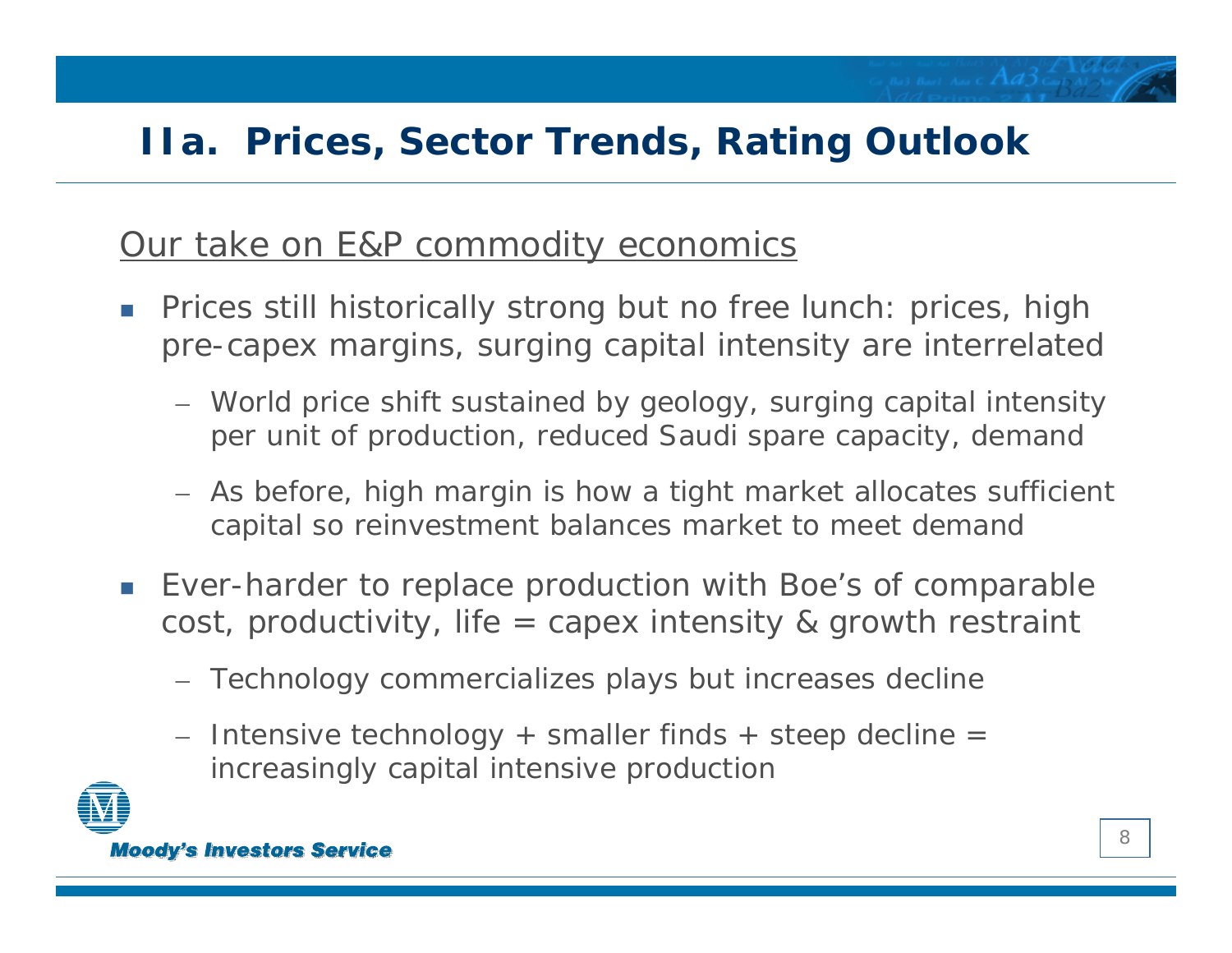#### **Price Assumptions**

- $\mathcal{C}$  For Debt Ratings Purposes Only – Not a Forecast
	- Oil
		- \$45 50 WTI in 2007-2008
		- \$35 40 medium term
		- Still historically wide light/heavy differentials
	- Natural Gas
		- \$4 6 Henry Hub 2007-2008 (8x to 9x oil/gas ratio)
		- Regional differentials (Rockies especially)
- $\mathbb{R}^3$ Continued normal high volatility
- T. Cash margin after sustaining capex is more important to us



F.

Expect actual 2007 to range \$55 to \$65 oil; \$5 to \$7 gas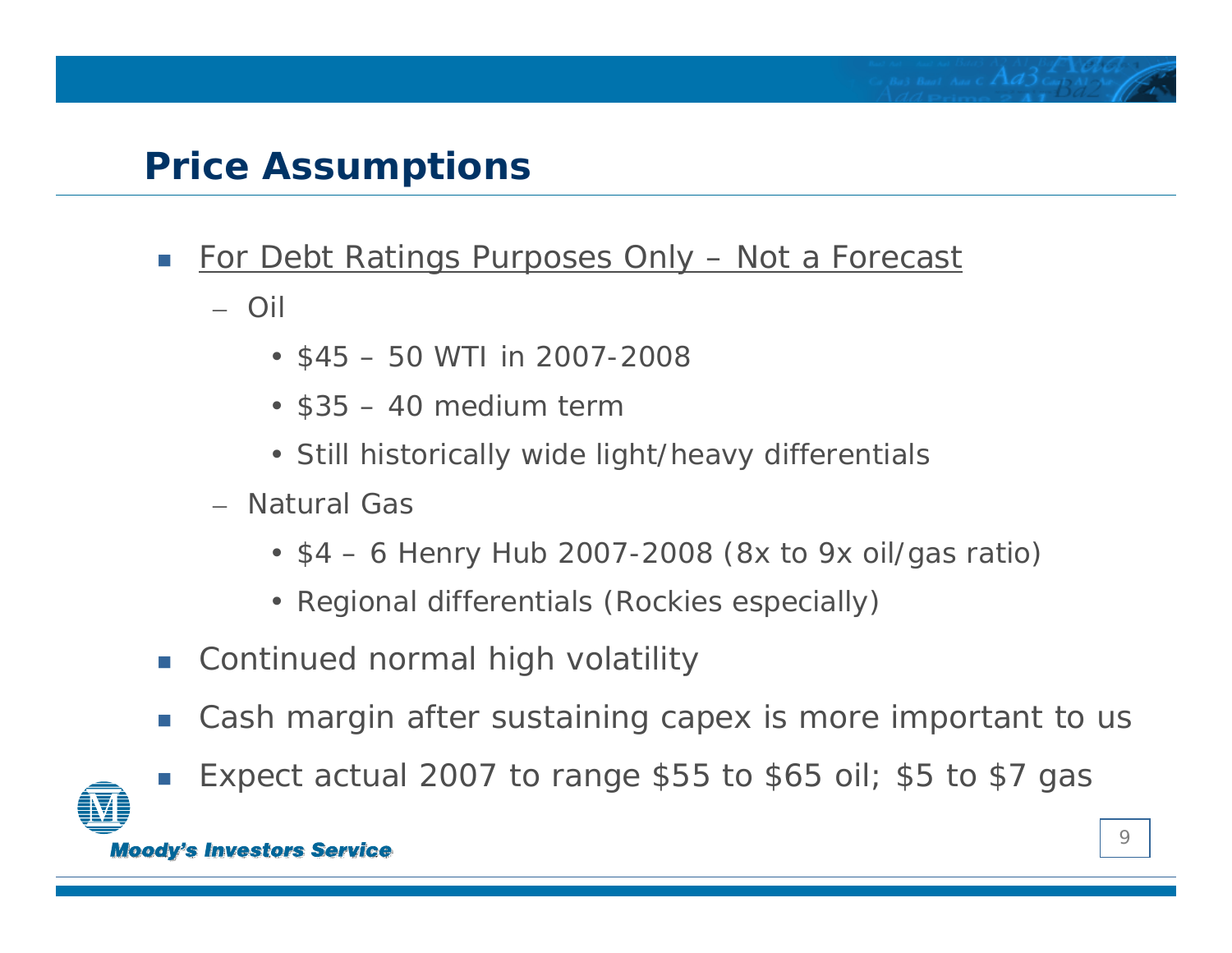#### **Oil Price Factors**

- П Demand growth drivers: China, India, USA; weaker US\$
- П OPEC discipline vs. Saudi effort to restore spare capacity
	- \$55 to \$65 seems to be a comfort zone: supports members' revenue needs & accommodates global growth
	- Rising non-OPEC supply, but world demand growth eases OPEC's supply management task
	- Weaker fundamentals but political risk price impact of war, volatile Nigeria, Venezuela, Iraq, Iran supply; Cantarell decline
- П Light/heavy differentials move with OPEC cuts & increases
- П Hedge funds & other financial players deepen forward curve

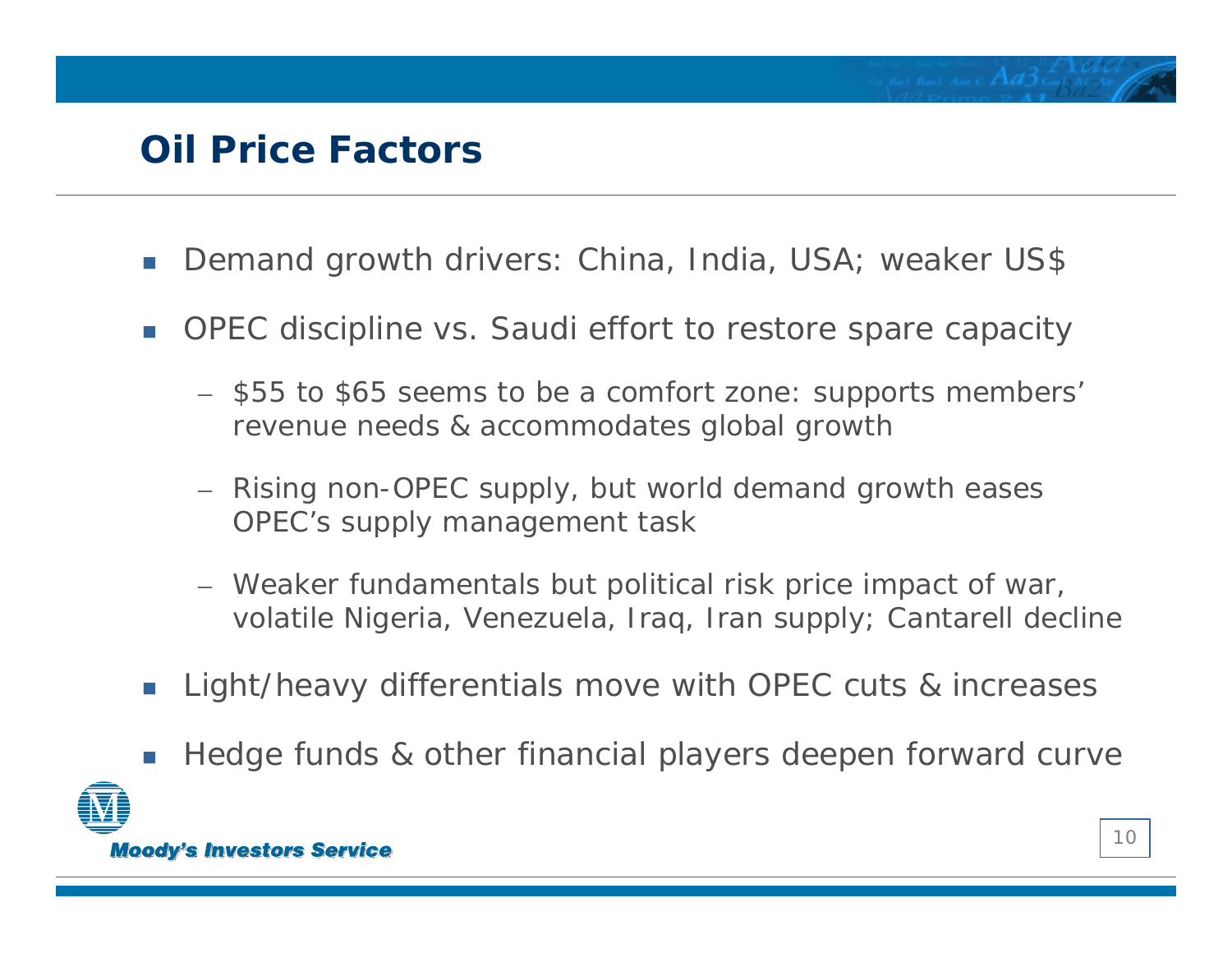## **Natural Gas Price Factors**

- **Tara** Historically wide oil price differentials restrain nat. gas price
- $\mathcal{C}$  Structural support for 2 to 4 years but naturally volatile
	- Declining North American well productivity
	- Balanced demand growth vs. demand destruction
	- – Impact of high gas rig count muted by surging F&D cost & weak production response
	- Canada conventional decline; slow unconventional build
	- U.S. unconventional advancing but: lead times; complexity; capital, price & frac sensitivity; sharp 1st year decline curves
	- Storage; weather wildcard; seasonality
- $\mathcal{L}_{\mathrm{eff}}$  Long-term new supply: LNG not major factor until end of decade; Alaska/Mackenzie post-2011; "gas OPEC"?

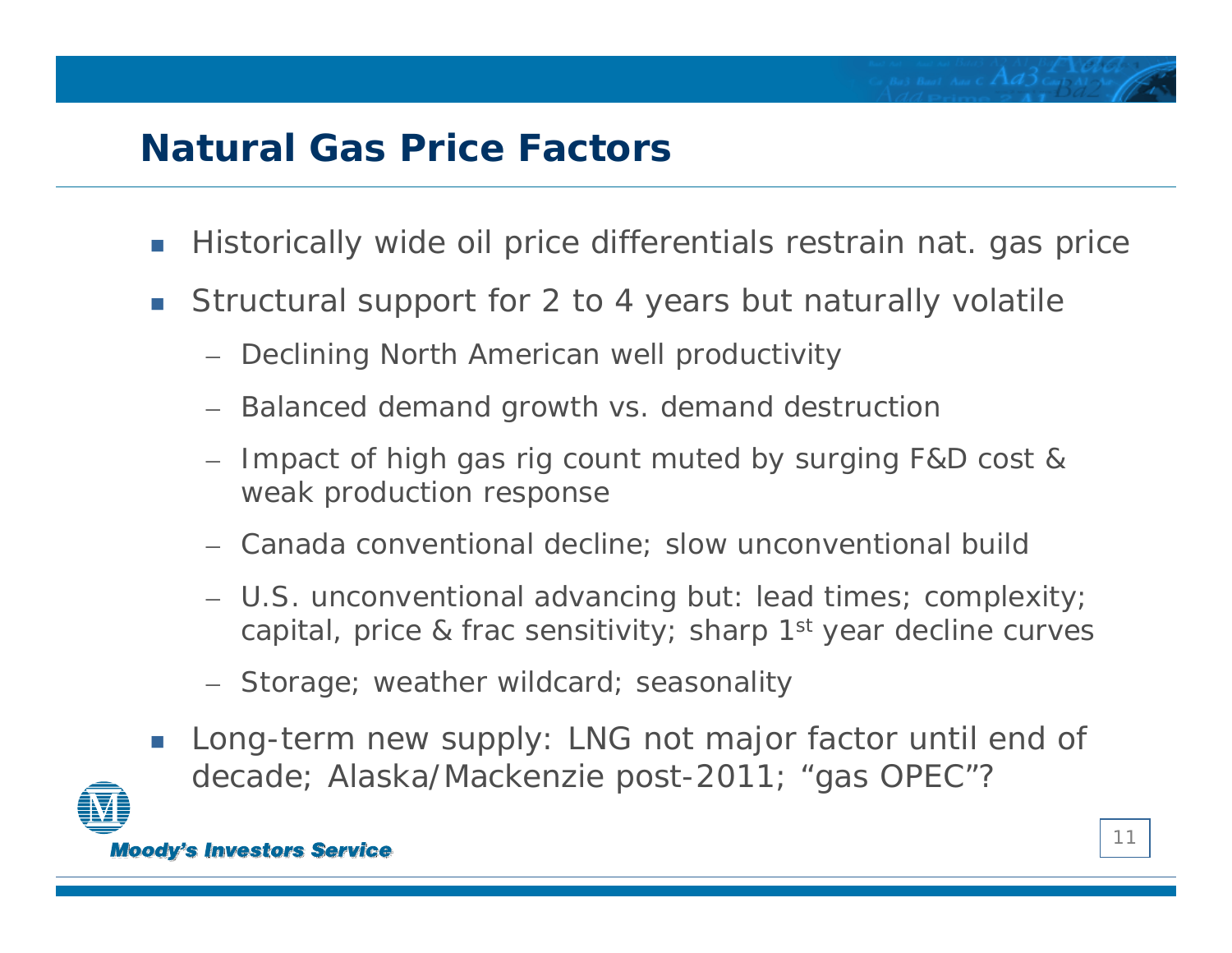# Bu3 Bual Adu C  $Ad3\,$ Cant

### **E&P Rating Outlook Stable – Positives**

- $\mathcal{C}_{\mathcal{A}}$ High prices drive solid liquidity & pre-capex cash flow
- $\mathcal{C}_{\mathcal{A}}$  Residual benefit of 2003-05 capital discipline & balance sheet repair: cash flow & new equity exceeded capex
- Remarkably easy debt markets + active asset market = deals
- $\mathcal{C}_{\mathcal{A}}$  Prospect inventory benefits from high prices & technology
	- Price step change + drilling/completion technology & practices yield more from existing mature properties & commercializes:
		- Previously uneconomic, low quality rock: stratigraphic complexity, discontinuous, thin pay tight gas sands & shale source rock



• Smaller conventional reservoirs; deep complex conventional plays

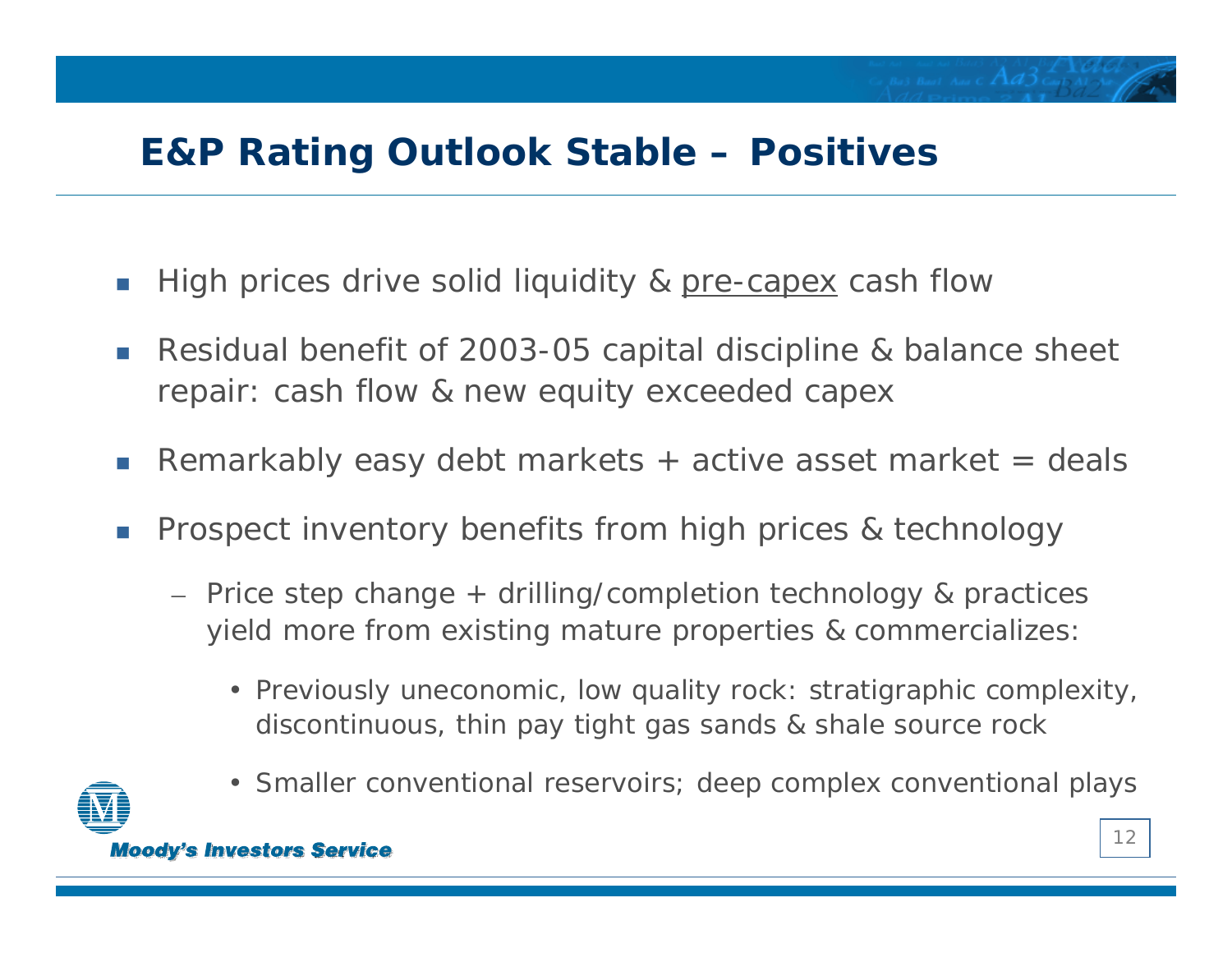# **More Positives**

- $\mathcal{L}_{\mathcal{A}}$  Larger issuer scale = internal flexibility & external deeper debt & equity access
- Г Generally stronger leverage relative to asset value
- Г Some still small enough for attractive organic growth
- Г Better practices & shorter cycle times aid big programs
- $\mathcal{L}_{\mathcal{A}}$  Deeper longer-term hedge markets cover near-term capital programs

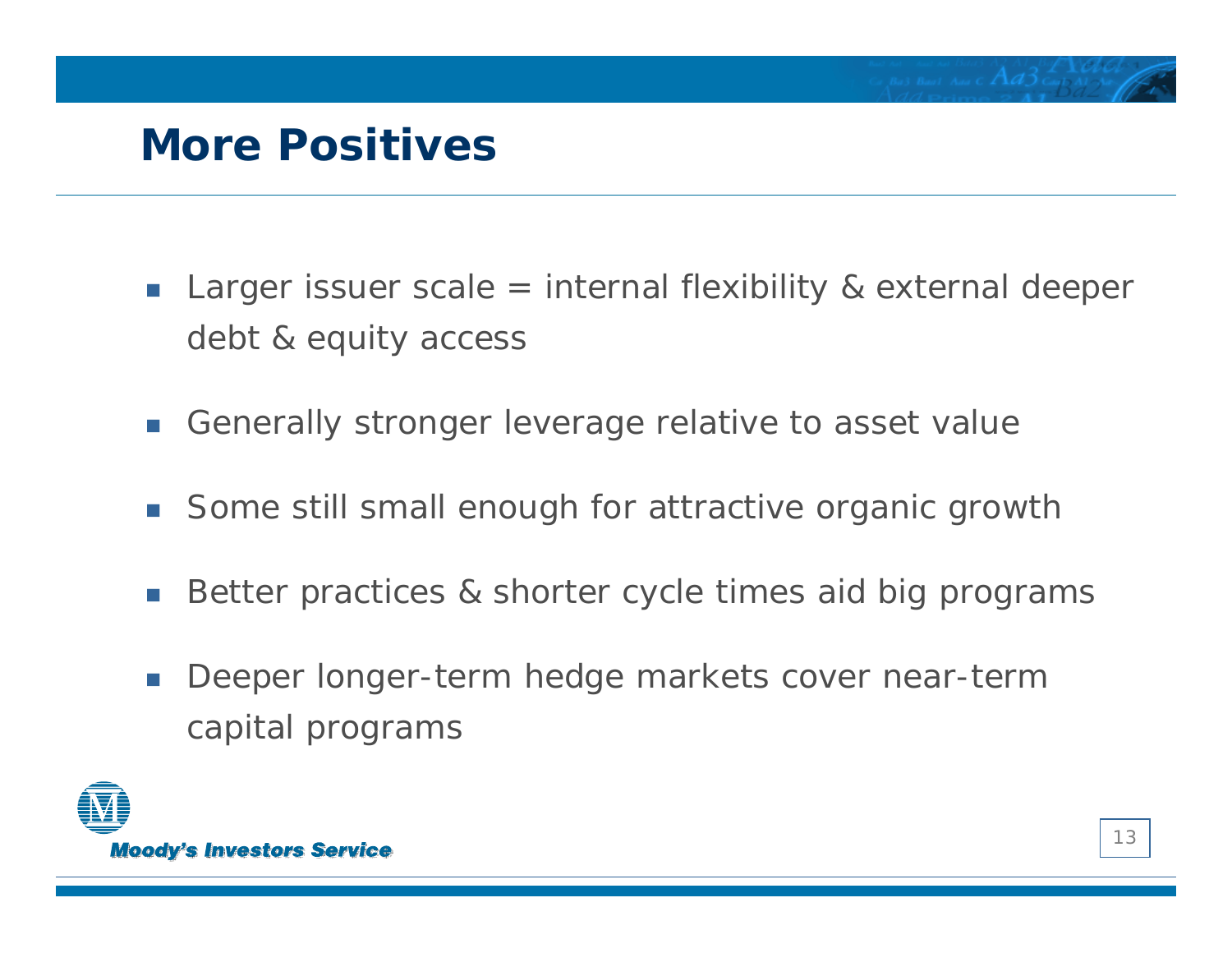# **E&P Rating Outlook Restraints**

*Rising Capital Intensity w/o Growth, Cost Surge, Windfall Cash Taken*

- $\mathcal{L}_{\text{eff}}$  Some still making forward momentum, some stable, some not
	- Through 2005, E&P's strengthened profile with windfall cash
	- By 2006-07, more E&P's lacked properties/inventory for sound reinvestment unit economics; face growth, cost, equity issues
	- 2006-07: stock buybacks & capex exceed cash flow & new equity issued; some are well into secured borrowing bases
		- Problematic equity stories boost risk to debt of stock buybacks, especially given weak bond indentures & easy new debt terms
- $\mathcal{L}_{\text{eff}}$  Most ratings safe this year at expected prices, but 2007 trends (production, costs, & YE FAS 69) may pressure more ratings

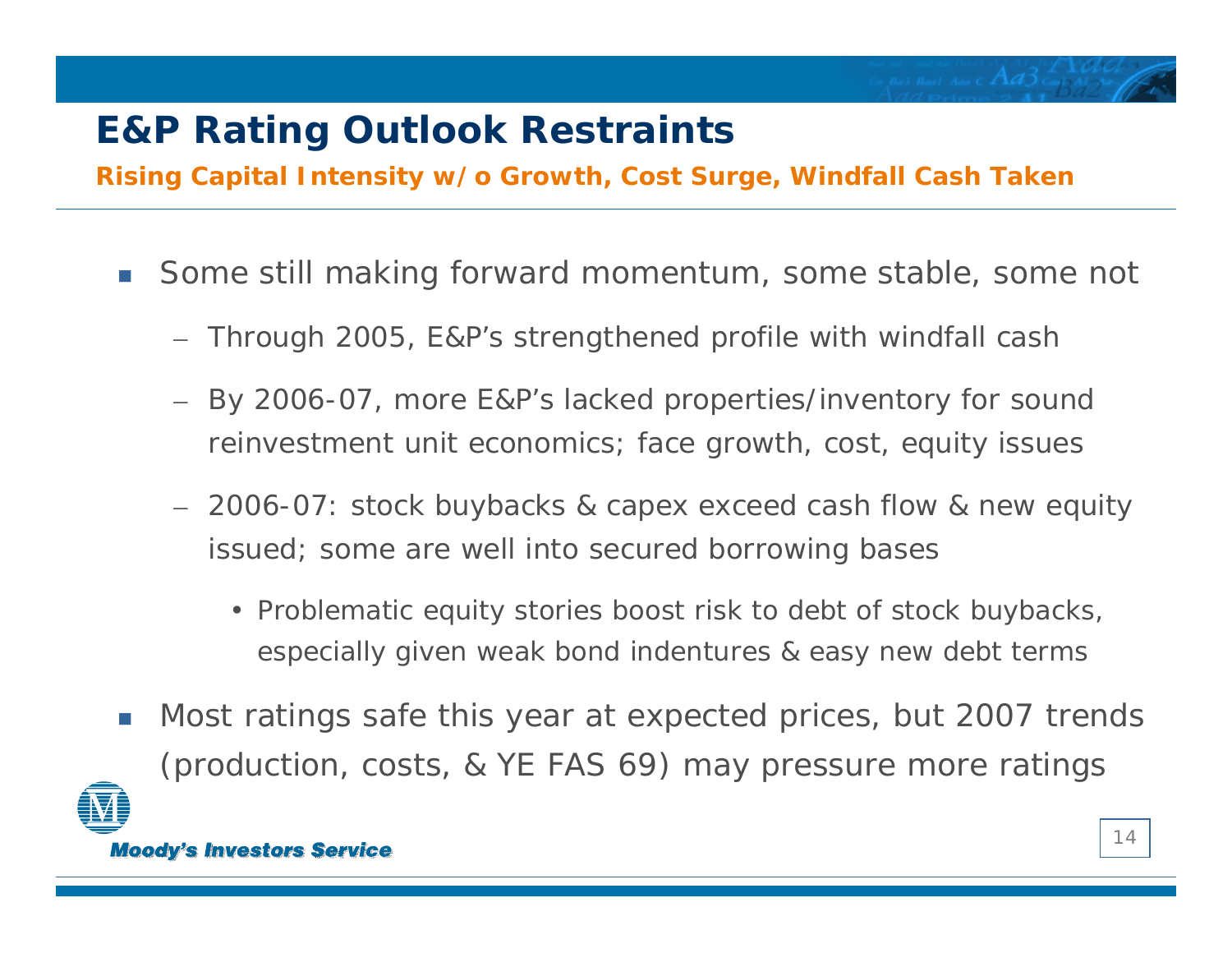# **Credit Cycle Has Likely Peaked**

- n. Bubble? Issuer discipline critical now: bond & "Term Loan B" markets accepting uncompensated business & financial risk
- $\mathcal{L}^{\mathcal{A}}$  2005-07 price plateau yet soaring 2006-07 full-cycle costs
	- 2006 cash-on-cash (recycle) returns plunged; flat-to-lower '07
	- Historic acquisition costs per flowing barrel & drillbit F&D
- $\mathcal{L}^{\mathcal{L}}$  E&P equities lagged S&P 500 in '06; same so far in '07
	- Total sector hasn't delivered growth solely with reinvested CF: some large E&P's can; others small enough to drive real growth
	- Great shareholder pressure to not spend into high costs = share buybacks, special dividends, MLP's, leveraged consolidations



Increasingly tough fiscal terms & rising political risk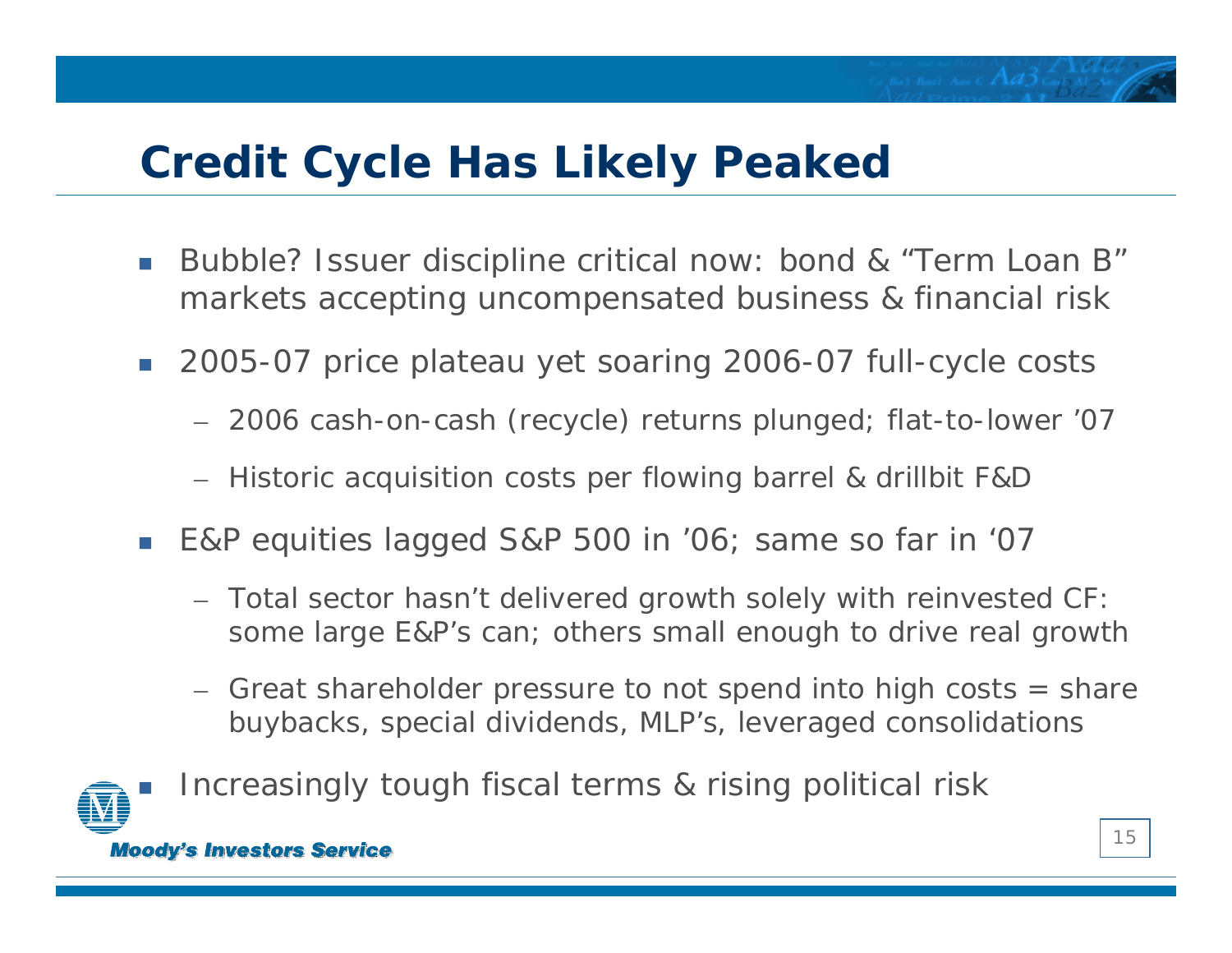# **Maturity, Tough Growth, Costs**

*North America ever-higher on world cost curve*

- P. Organic production growth is particularly hard; big is hard to grow with basin maturity & surging cost of incremental barrel
- $\mathcal{C}_{\mathcal{A}}$ Cash-on-cash return compression in spite of historically high prices: used to collapse only during down price-cycles
	- Fierce competition for properties, rigs, OFS, & smaller reserve adds per well
	- Faster 1st year decline & rising capital/operating intensity per well
	- Exacerbated by record rig & services inflation
- $\mathcal{L}^{\mathcal{L}}$  How much of the F&D surge & production response is due to rate acceleration drilling into historic prices? Unsustainable



– How price elastic will LOE/boe & RRC's be?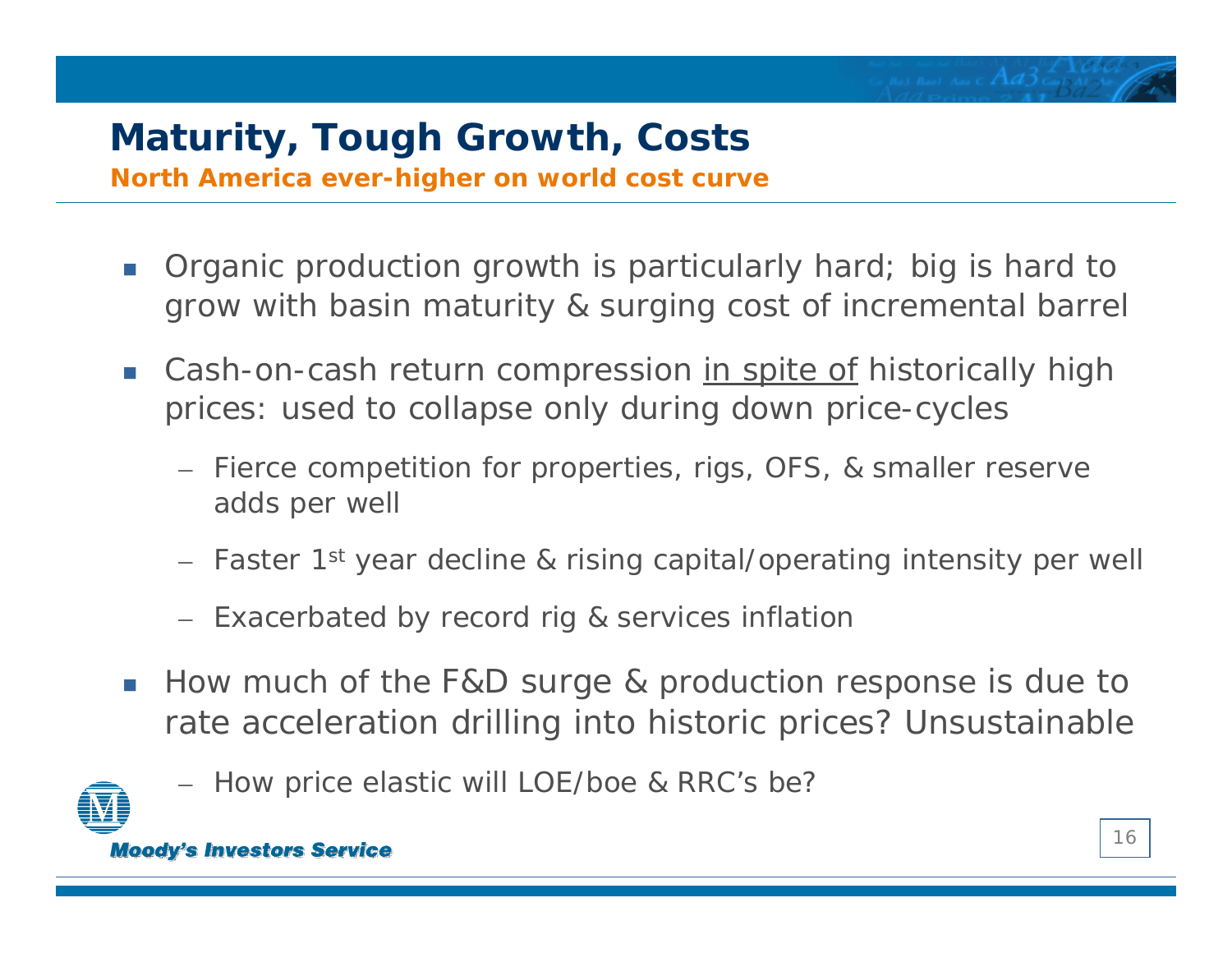# **Investor Uncertainty & Event Risk**

- П Direction of benchmark prices; they also can be misleading
- П Issuer down-cycle stress often stems from up-cycle mistakes
- $\mathcal{L}_{\mathcal{A}}$  Concentrated equity market power/activism: whole debt market is vulnerable to shareholder "activism"
	- Pressure for financial engineering & value transfer from debt to equity
	- Leveraged stock buybacks
	- MLP's (a rationale to stop over-investing in mature properties)
- $\sim$  How many can grow both scale & shareholder value w/o resorting to leveraged value transfer from debt to equity?

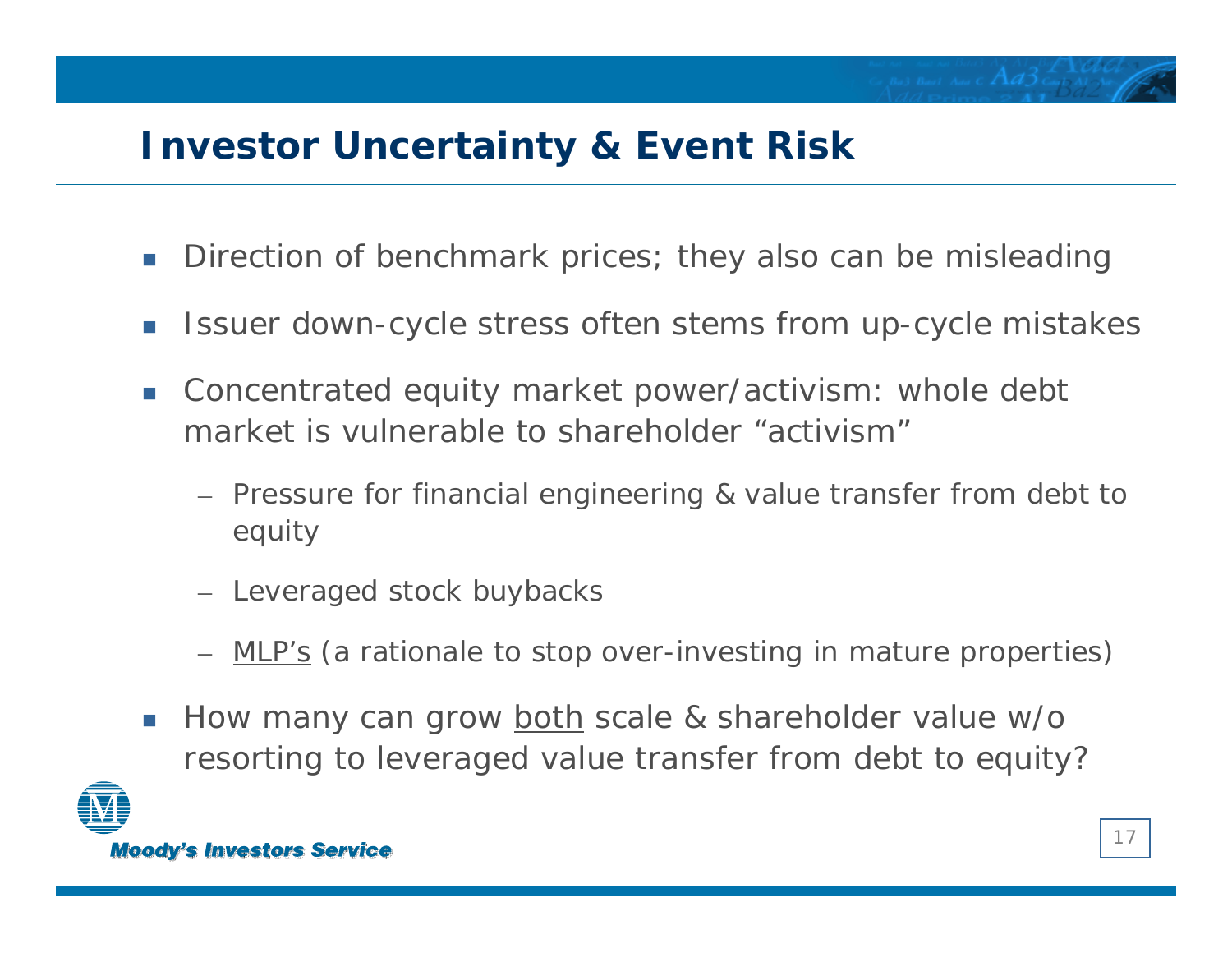### **Investor Uncertainty & Event Risk (cont.)**

*Capital Discipline vs. Growth Imperative & Strategic Needs*

- Portfolio transformation risk; de-capitalizations; new basins; offshore moving onshore; conventional to unconventional
- **Historic high cost leveraged acquisitions of properties with** low production & mostly PUD, probable, possibles
	- Market seeks transparency on deal productivity/economics
	- Paid the strip for new-play 3P's; historic prices paid per flowing barrel; low discount rates used; big execution risk
	- Acquisition slowdown after 2004-06 surge as some E&P's shift focus to harvesting bought PUD's, probables, possibles
- **Choose total asset scale or basin concentration (or buy** both?): diversification versus economies of scale

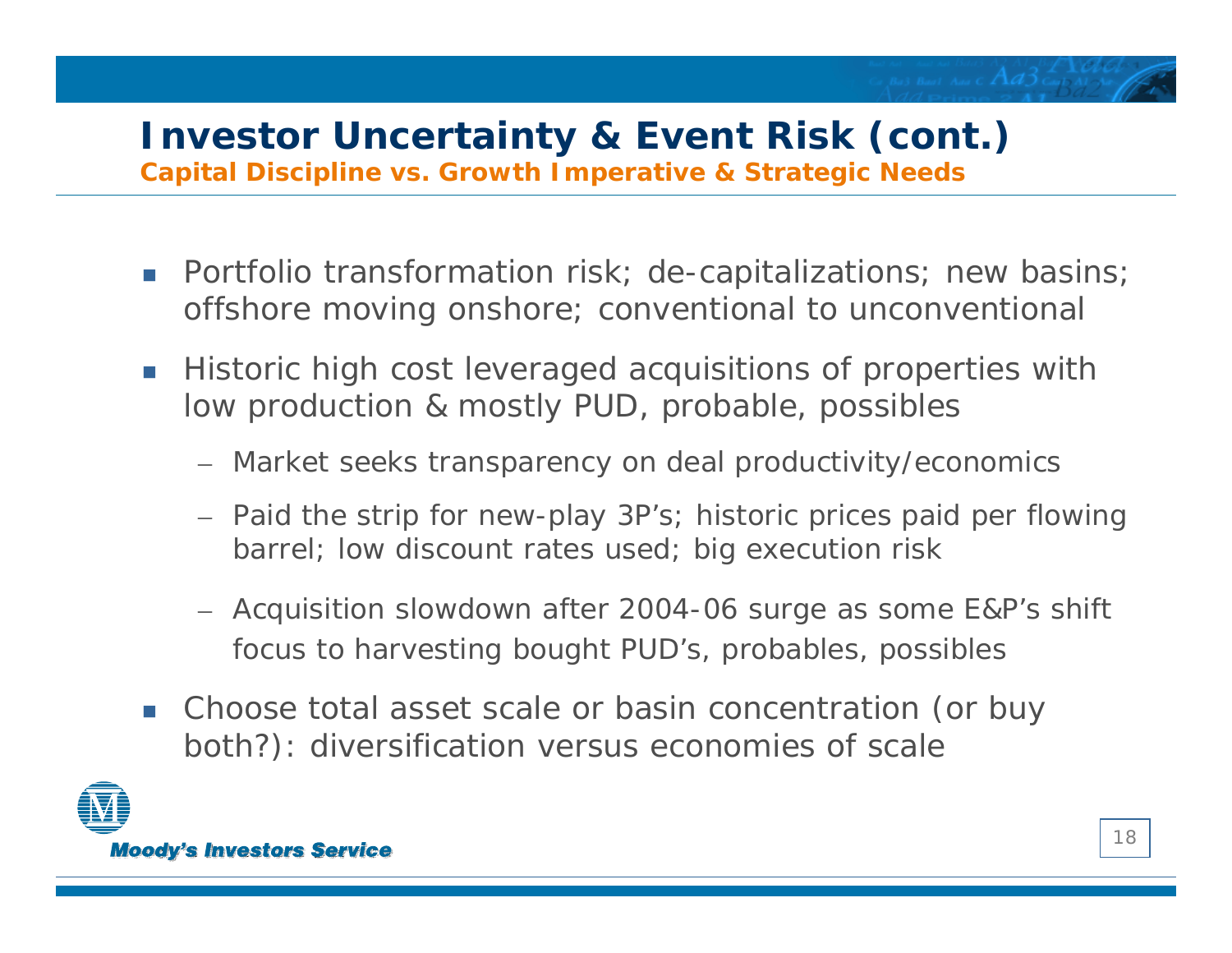# **Sector Challenges**

*Doing Business in Mature, Capital Intensive, Commodity Sector*

- Strain of striving for growth amidst N. American decline
- Production growth targets molt to volume per share stock buybacks reduce the denominator
- **Production commensurate with capex & reserve growth:** 100% reserve replacement rarely 100% production replacement
- Costly & limited access to prospective acreage; fierce competition for properties & inventory
- Г Driving for scale for flexibility of larger risk bearing base & larger share float boosts institutional investor demand

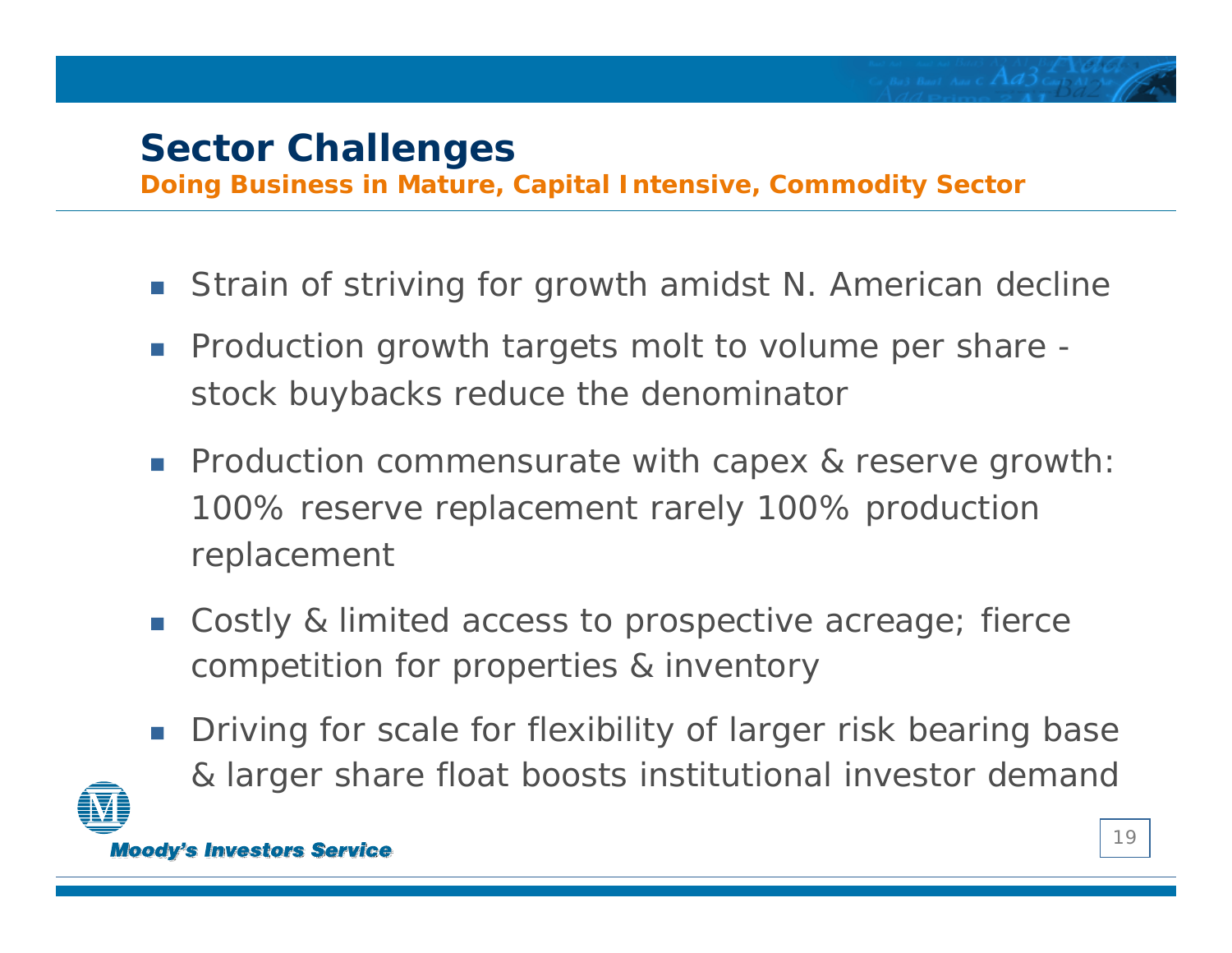### **Challenges Amidst Stiff Sector Competition**

- $\mathbb{R}^n$  Maintaining capital discipline in face of intense competition amongst world's producers for quality properties
- $\mathcal{L}_{\mathcal{A}}$  Risk of up-cycle complacency amidst the battle against the decline curve; for some, acquisitions fill the breech
- $\mathcal{C}$  Heavy subsequent drilling & development capex & fieldlevel execution risk of PUD/Probable/Possible laden deals
- $\mathcal{C}^{\mathcal{A}}$ Are the majors returning to North Am. for certain plays?
- $\mathcal{C}^{\mathcal{A}}$ National oil companies becoming more active
- $\mathbb{R}^3$  Evermore challenging, and sometimes tenuous, foreign terms -> but promising geology

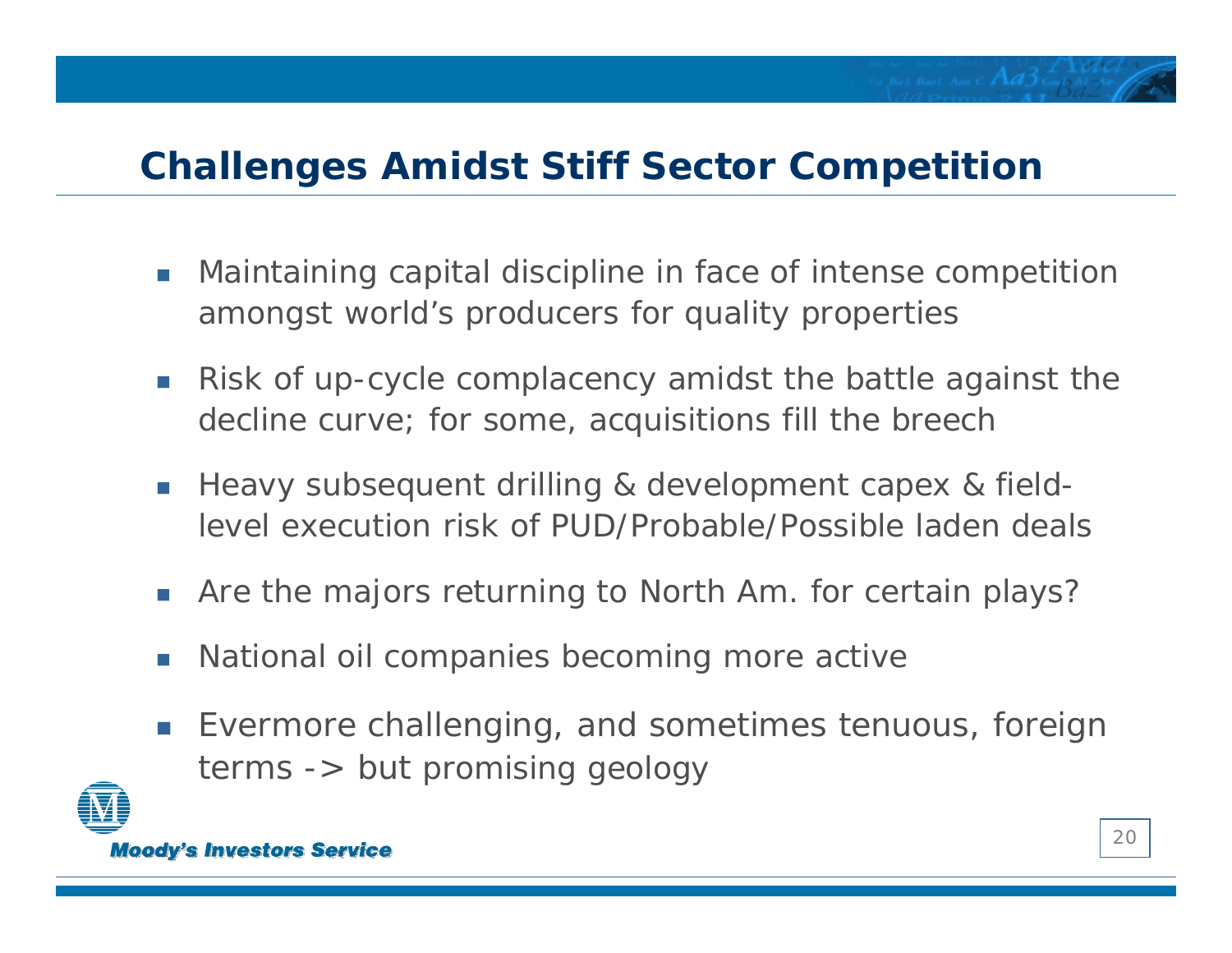# **Growth Strategies & Risk/Funding Implications**

- F. Ongoing strategic consolidation – but buyer pays dearly
- **Tale**  Unconventional resource gold rush & uncertain development: shifting business formation risk & capital-at-risk mix:
	- From "big well" drillbit & reservoir risk <u>to</u> "big resource" field-level risk with "big cheap-well programs", "big price sensitivity"
	- Play-level commercial risk: discontinuous, stratigraphic complexity, reservoir heterogeneity/productivity risks, ramp risk
	- Up-front costs/learning curve, logging challenges, frac sensitivity, infrastructure, surface access, risk of production ramp
	- Is expectation too high for the growth engine power of evolving plays? Also vulnerable to drilling/completion quality & shortages

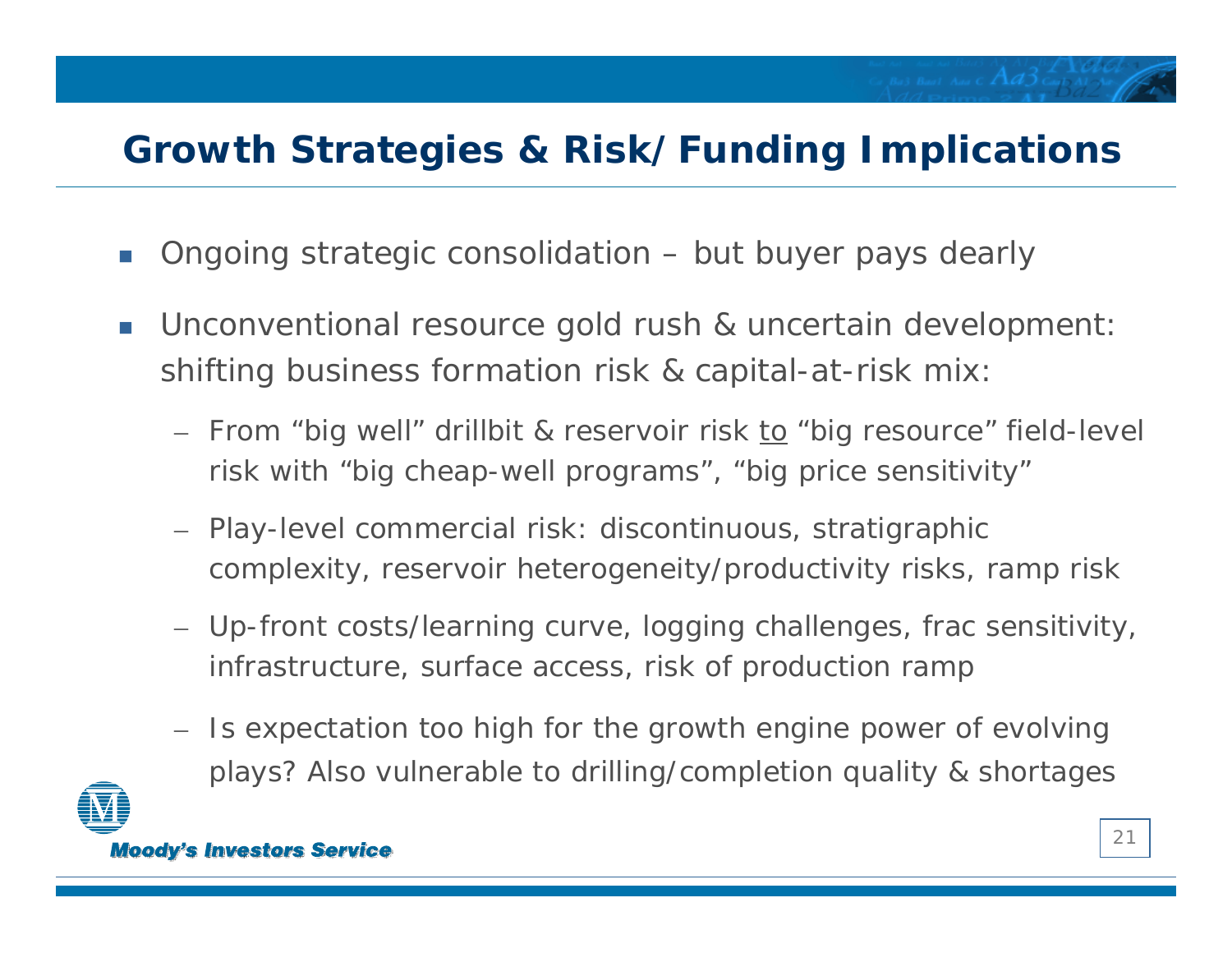## **Sources of Potential Growth & Implications**

- $\left\lfloor \cdot \right\rfloor$  Deep H2O & deep horizon GOM: time, big well risk/capex, risk of domination by too few big plays; capital dissipation risk
- $\mathcal{L}^{\text{max}}_{\text{max}}$  Foreign participations/frontier exploration; natural gas for LNG: risk of capital dissipation, lost focus, domination by play
- $\mathcal{L}^{\mathcal{A}}$  Unconventional plays; Rockies: remarkable prices paid for potential, trend-wide, drilling locations
	- TGS/tight shales: all are different, wide quality range, benchmark & regional price risk, big non-stop capex to offset steep 1<sup>st</sup> year decline
	- CBM: all are different, dewatering time, Canada vs. U.S. coals
- $\mathcal{L}_{\mathcal{A}}$  Oil sands: up-front \$, lead time, cost-overruns (especially upgraders), SAGD SOR, production costs, margin & return risk
- 
- Price pressure until pipes take dilbit & synbit to Gulf Coast & West Coast plus bitumen & syncrude has an assay disadvantage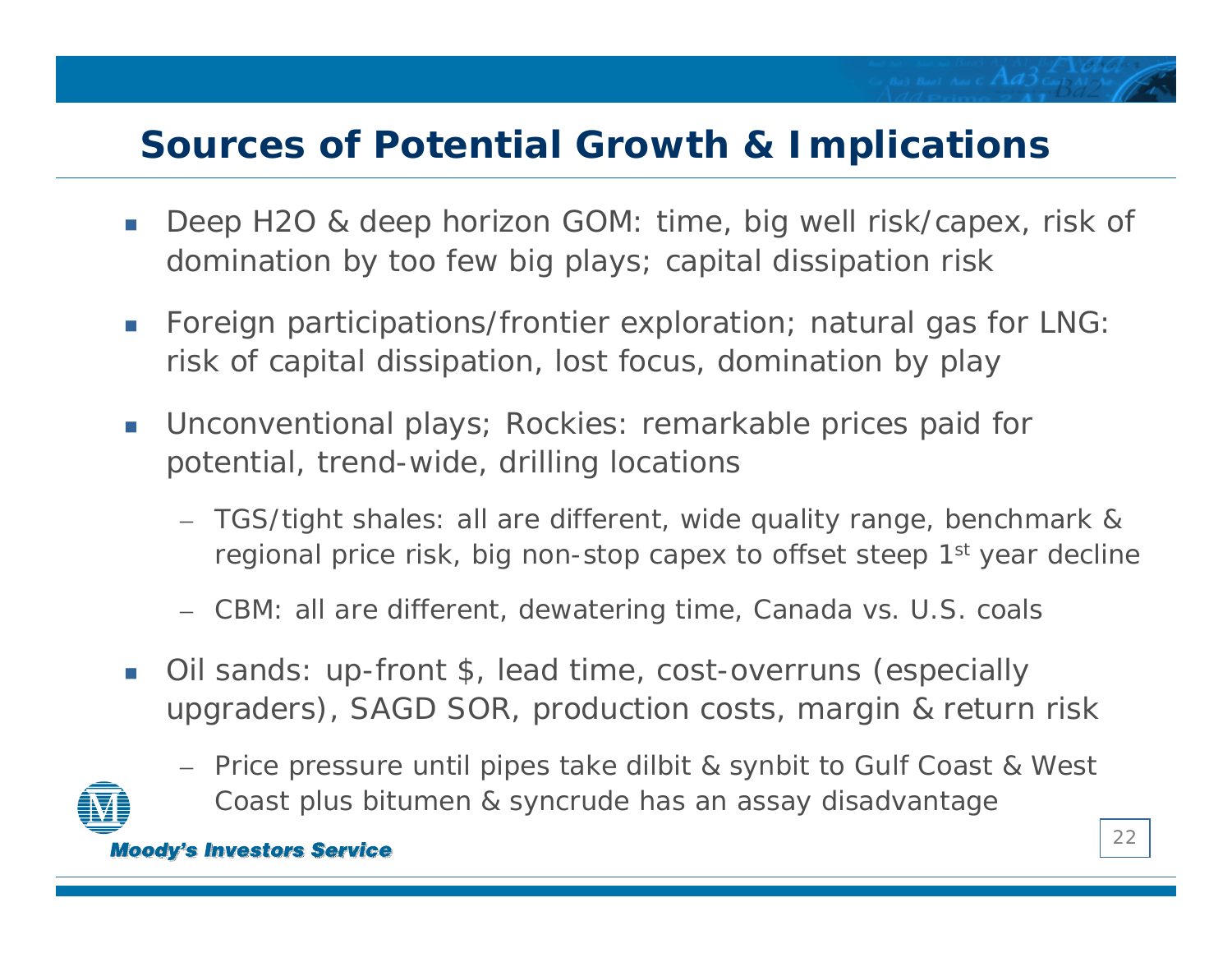#### **Other Issues**

- F Ratings should reflect the issuer's growth imperative, strategic needs & intentions, equity funding tendencies
- F. *Ancient Saga* of the battle for economic rent between producers & drillers/oilfield services
- $\mathcal{C}$  Investor patience: their investment horizon is far shorter than producers'
- $\sim$  How often is infill drilling/down-spacing adding reserves or bad news due to incorrect drainage radius assumptions?
- $\mathcal{A}$  Rate acceleration drilling: credit negative if CF not used for ample reinvestment to grow reserves relative to debt
- F The practice of declaring completion success versus true success rates on total well costs recovery & target return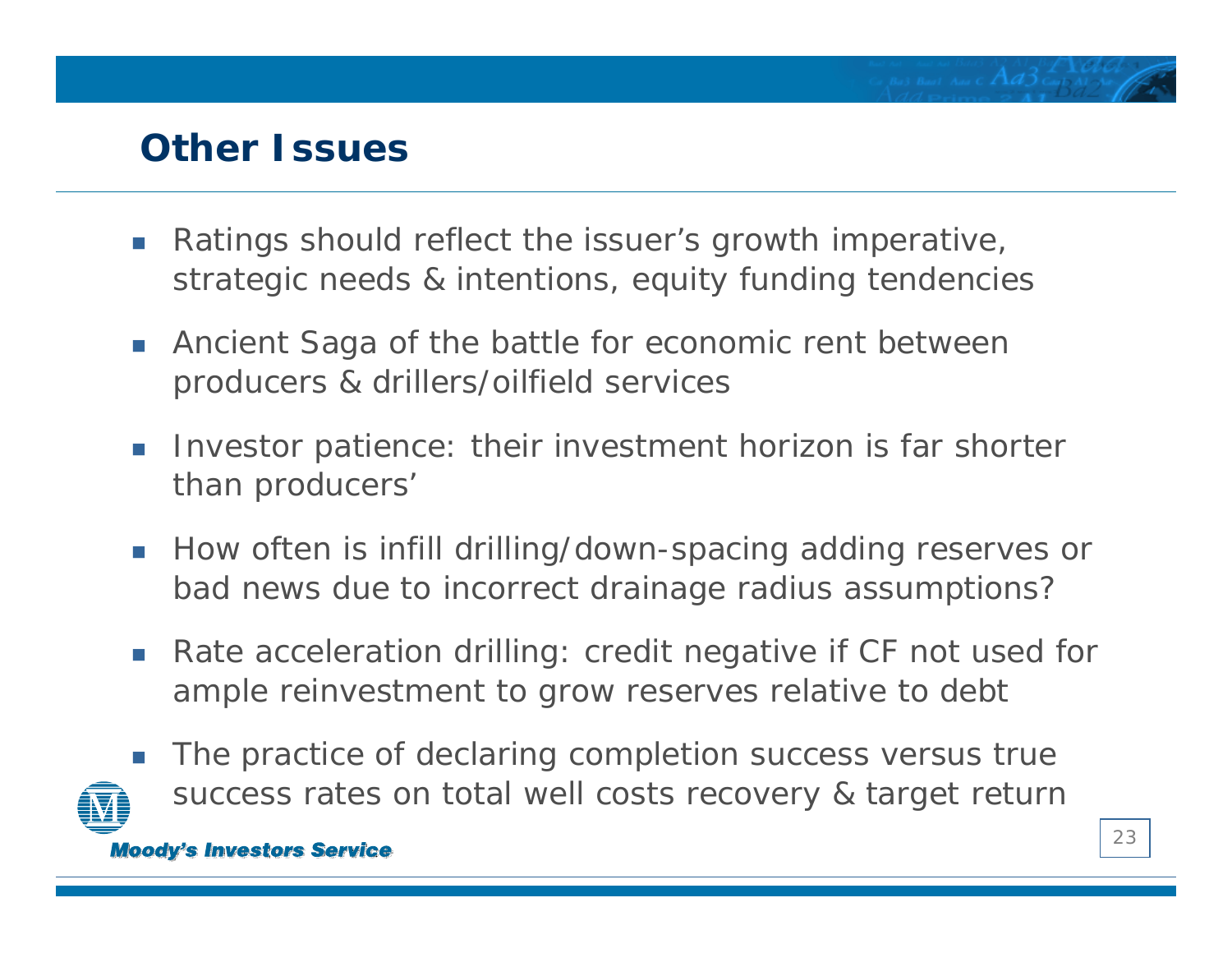#### **IIb. Moody's Global Oil and Gas Methodologies** *Ratings Incorporate Sector Risks & Take Forward View*

- $\mathbb{R}^3$ Objective: provide greater transparency to users of our ratings
- $\mathcal{C}^{\mathcal{A}}$ Focus on key qualitative and quantitative rating factors
- m. We exercise judgment on all factor inputs (forward looking)
- **I** Map each factor to rating outcomes
- **T** Factors weighted by proportional contribution to model outcome
- **I** We aim to understand and explain variances and outliers
- $\overline{\mathbb{R}^n}$  Caveat: not an exhaustive treatment of all factors we analyze
	- Process involves a degree of judgment that can drive "outlier" outcomes; event risk, political/institutional, governance risks
- $\sim$ Sensitized model inputs yield a "mapped" Indicated Rating

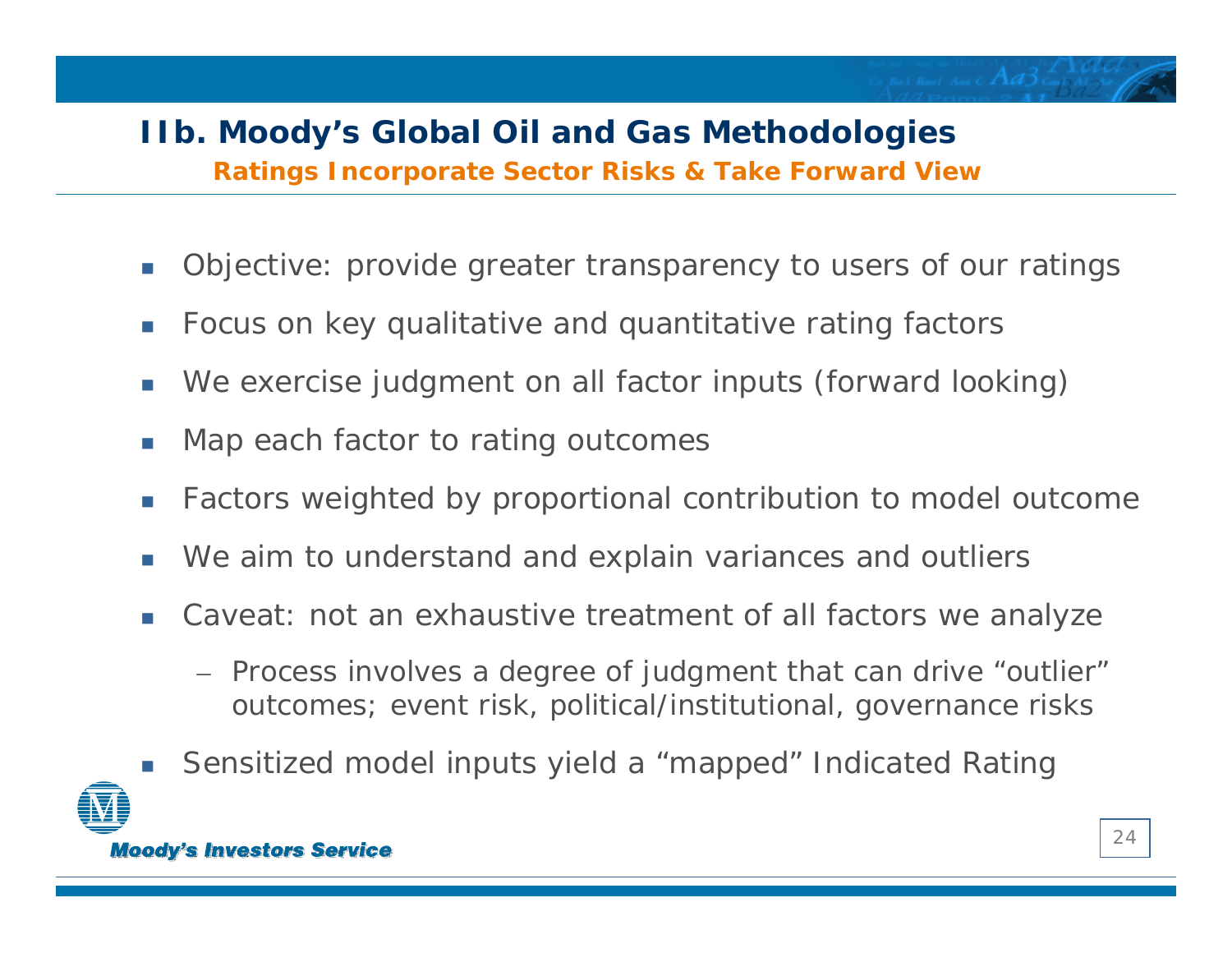### **Overview of the E&P Methodology**

- $\mathcal{C}_{\mathcal{A}}$ Finite, depleting, resources needing constant reinvestment
- All metrics assessed in context of the probabilities & statistics of E&P; geopolitical risk; price volatility; basis risk; event risk
- Partially "immunizes" against reserves risk/subjectivity, quality, allocated costs, & GAAP "black box"
	- Cushion for band of error on reserves, conversion risk, production rate, prices, costs
- $\left\vert \psi_{\pm}\right\vert$  70% driven by scale & unit economics; 30% by leverage on: PD reserves, total proven, prod., CF after sustaining capex
- $\mathcal{C}^{\mathcal{A}}$  Deconstruct portfolio risks, what's driving current & expected operating performance; leverage; qualitative factors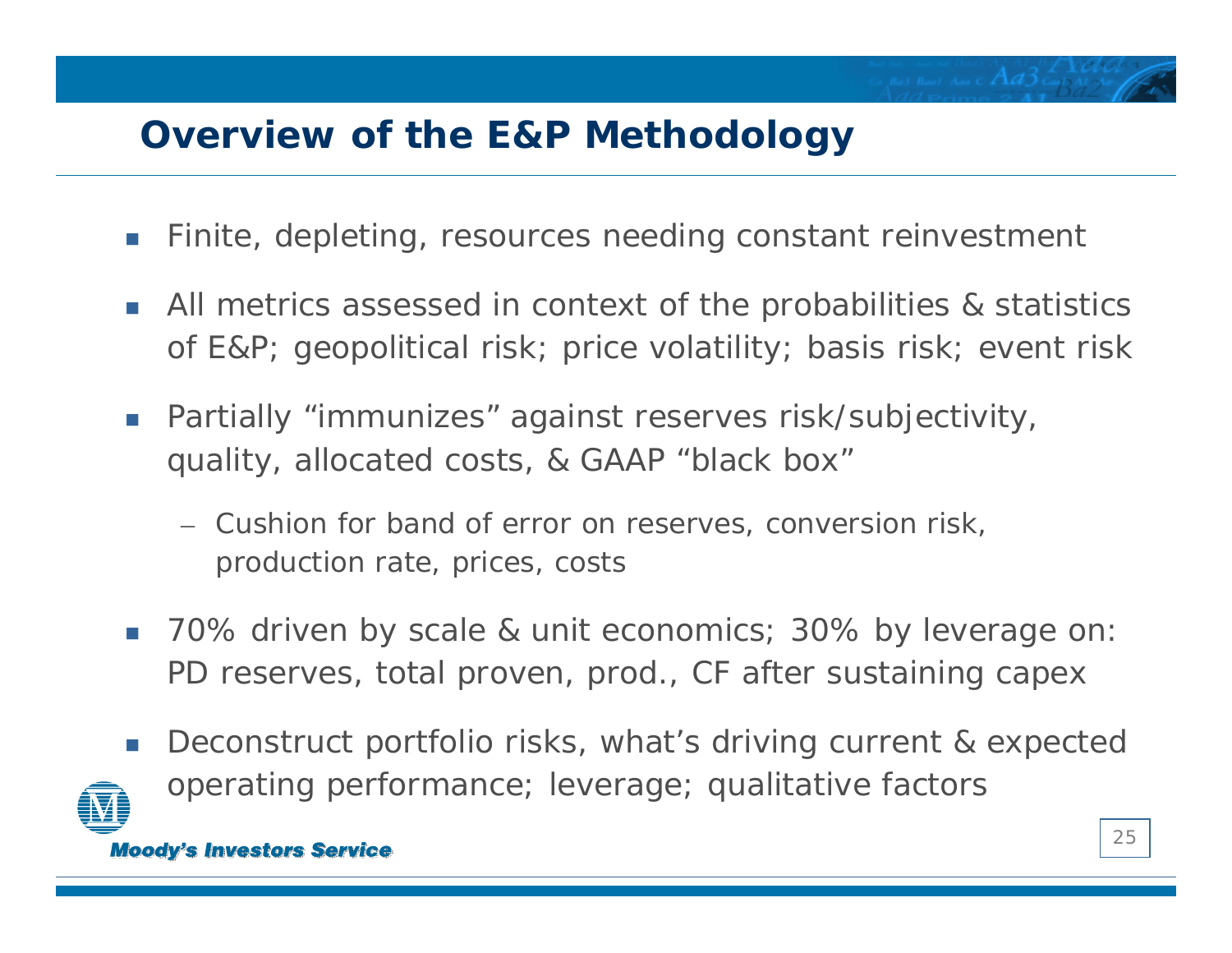**Moody's Independent E&P Rating Methodology**

*Start Historical & Then Focus on Current & Expected Trends*

#### **Moody's Fundamental Analysis Focuses on these Four Key Factors**





**Quantitatively & qualitatively asset quality & durability, reinvestment risk, & leverage/financial risk**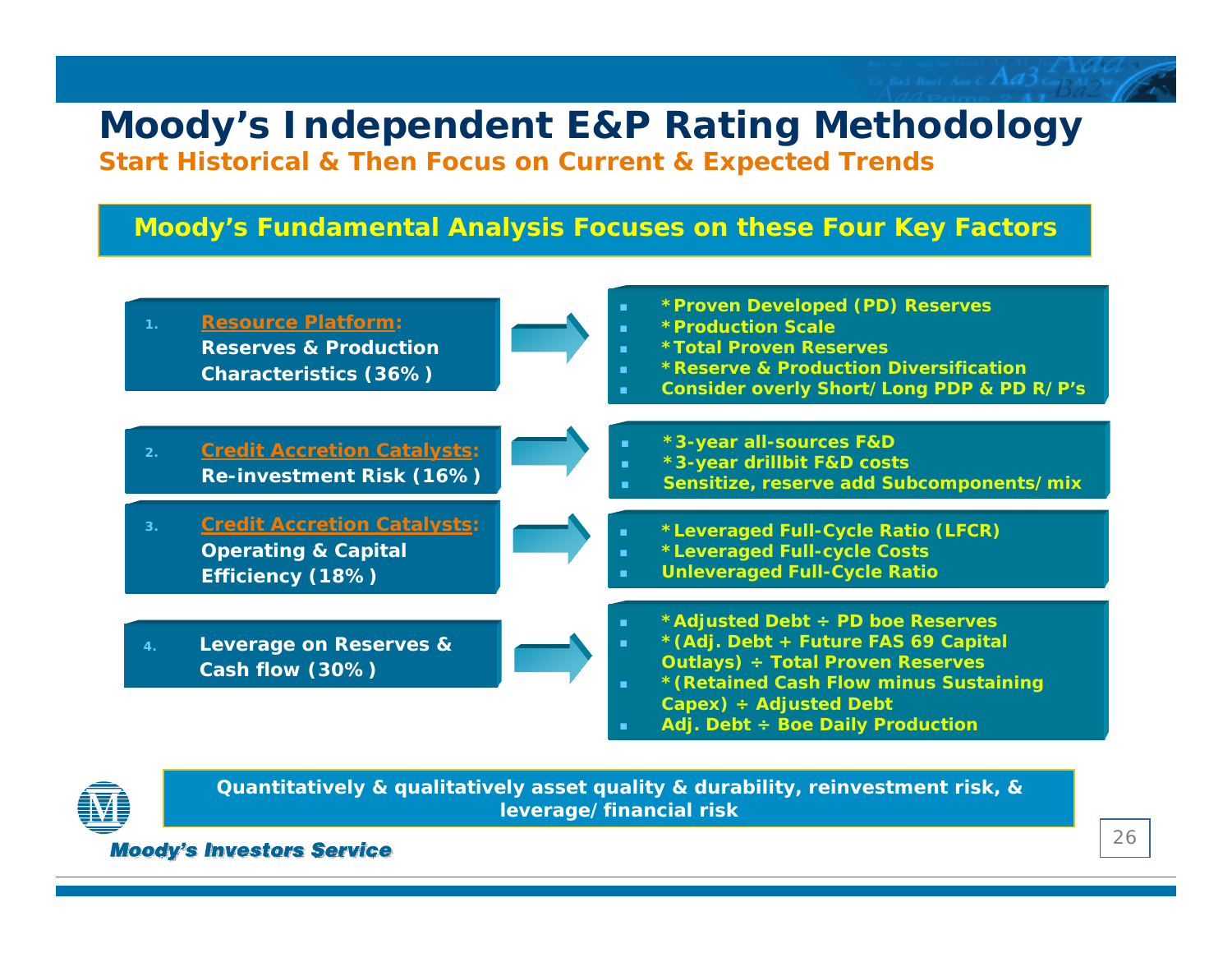# **Methodology Process**

- **T**  Metric inputs involve degree of analytical judgment; historical as starting point
- $\mathcal{L}^{\mathcal{A}}$  For each company, each of the 11 E&P factor metrics is "mapped" to a notional rating (Aaa, Aa, A, ... Caa)
- $\sim$ Factors weighted to reflect importance
- $\mathbb{R}^n$  No single rated metric (e.g. Baa Debt/PD Boe) is likely to drive the Indicated Rating outcome
- $\mathcal{L}_{\mathcal{A}}$ Model yields a "mapped" rating – the Indicated Rating
- P. Compare Indicated Rating to actual rating
- $\mathcal{C}_{\mathcal{A}}$  Goal is for Indicated Rating to at, or within 2 rating levels, of the actual rating

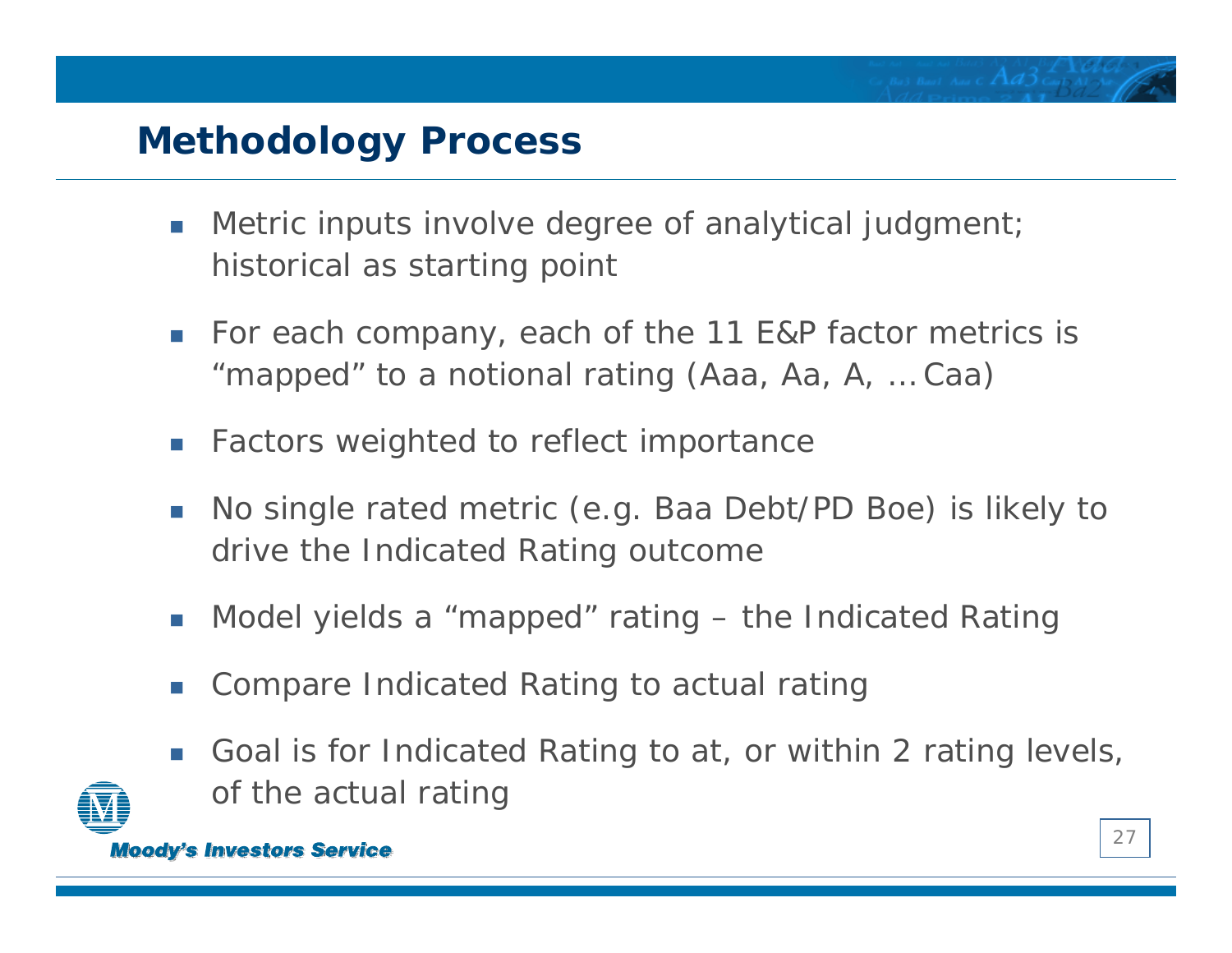### **Mapping Key Rating Factors to a Notional Rating**

| Independent Exploration and Production Industry - Mapping Grid  |             |                  |                 |               |               |              |         |                                |  |  |  |  |
|-----------------------------------------------------------------|-------------|------------------|-----------------|---------------|---------------|--------------|---------|--------------------------------|--|--|--|--|
| <b>Rating Factors and Sub-factors</b>                           | Aaa         | Aa               | $\mathbf{A}$    | Baa           | <b>Ba</b>     | B.           | Caa     | Sub-factor<br><b>Weighting</b> |  |  |  |  |
| Factor 1: Reserves & Production Characteristics (36% weighting) |             |                  |                 |               |               |              |         |                                |  |  |  |  |
| Production (Million boe/yr)                                     | > 1,000     | $400 - 1,000$    | $200 - 400$     | $50 - 200$    | $20 - 50$     | $10 - 20$    | < 10    | 10.0%                          |  |  |  |  |
| Proved Developed Reserves (Million boe)                         | > 8,000     | $4,000 - 8,000$  | $1,500 - 4,000$ | $300 - 1,500$ | $100 - 300$   | $20 - 100$   | < 20    | 10.0%                          |  |  |  |  |
| <b>Total Proved Reserves (Million boe)</b>                      | > 10,000    | $5,000 - 10,000$ | $2,000 - 5,000$ | $500 - 2,000$ | $100 - 500$   | $30 - 100$   | < 30    | 8.0%                           |  |  |  |  |
| <b>Diversification</b>                                          | <b>High</b> |                  |                 | Medium        |               | Low          |         | 8.0%                           |  |  |  |  |
| Factor 2: Re-investment Risk (16% weighting)                    |             |                  |                 |               |               |              |         |                                |  |  |  |  |
| 3-year all-sources F&D (\$/boe)                                 | $<$ \$5     | $$5 - $6$        | $$6 - $8$       | $$8 - $10$    | $$10 - $12$   | $$12 - $15$  | > \$15  | 8.0%                           |  |  |  |  |
| 3-year drillbit F&D costs including revisions<br>(\$/boe)       | $<$ \$4     | $$4 - $5$        | $$5 - $7$       | $$7 - $9$     | $$9 - $11$    | $$11 - $14$  | > \$14  | 8.0%                           |  |  |  |  |
| Factor 3: Operating & Capital Efficiency (18% weighting)        |             |                  |                 |               |               |              |         |                                |  |  |  |  |
| Full-cycle cost (\$/boe)                                        | $<$ \$10    | $$10 - $12$      | $$12 - $16$     | $$16 - $20$   | $$20 - $25$   | $$25 - $30$  | > \$30  | 9.0%                           |  |  |  |  |
| Leveraged full-cycle ratio                                      | > 6x        | $4x - 6x$        | $3x - 4x$       | $2x - 3x$     | $1.5x - 2.5x$ | $1x - 2x$    | < 1x    | 9.0%                           |  |  |  |  |
| Factor 4: Leverage & Cash Flow Coverage (30% weighting)         |             |                  |                 |               |               |              |         |                                |  |  |  |  |
| Debt / PD boe reserves                                          | $<$ \$1.0   | $$1 - $2$        | $$2 - $3$       | $$3 - $5$     | $$5 - $6$     | $$6 - $8$    | > \$8   | 10.0%                          |  |  |  |  |
| (Debt + Future Development Capex) / Total<br><b>Reserves</b>    | $<$ \$1.0   | $$1 - $2.50$     | $$2.50 - $4$    | $$4 - $6$     | $$6 - $8$     | $$8 - $10$   | > \$10  | 10.0%                          |  |  |  |  |
| (Retained Cash Flow - Sustaining Capex) / Debt                  | $>100\%$    | 80% - 100%       | 50% - 80%       | $30\% - 50\%$ | 10% - 30%     | $0\% - 10\%$ | $< 0\%$ | 10.0%                          |  |  |  |  |

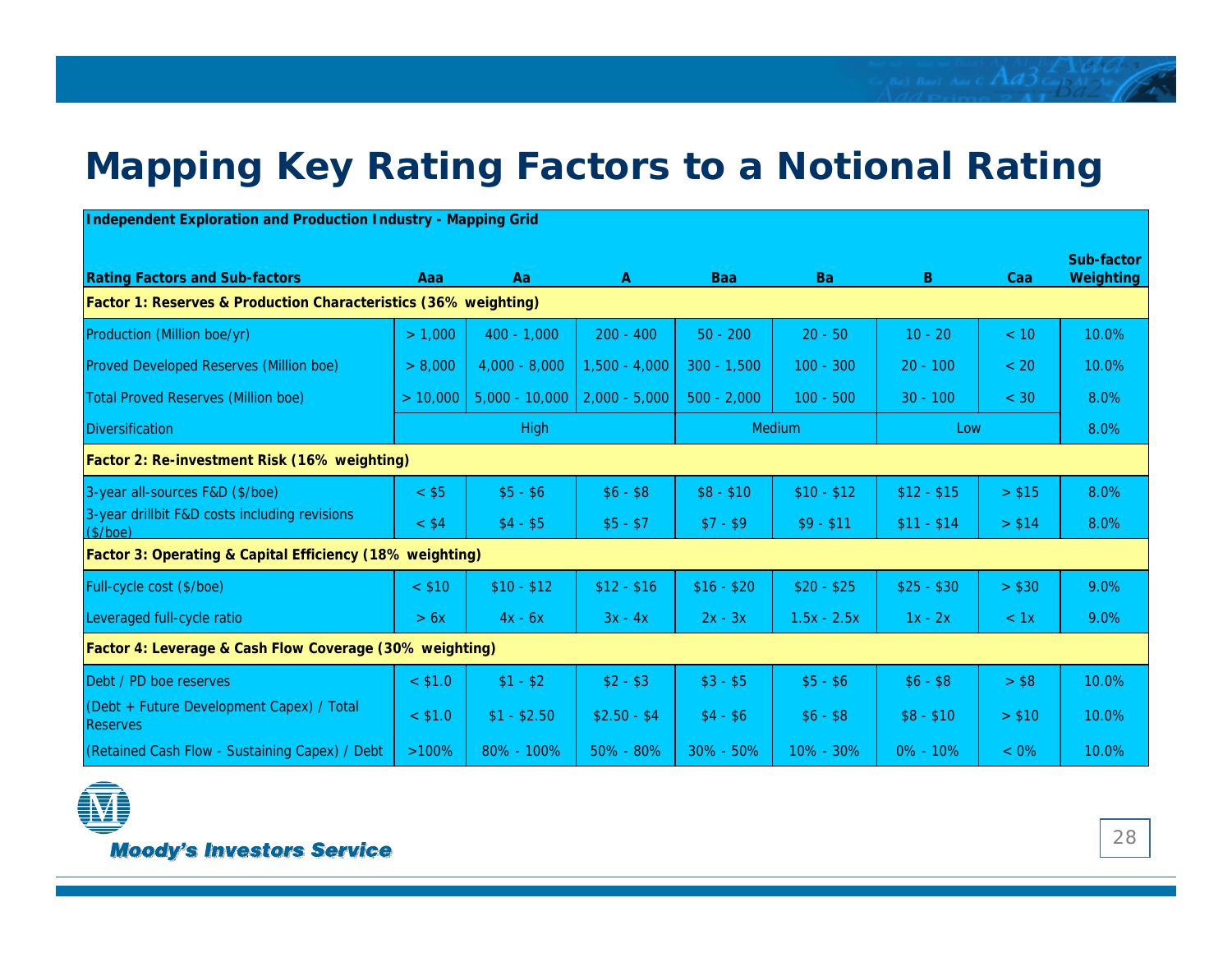#### **Scale, Diversification, & PD R/P** *Durability, Repeatability, Risk Concentrations, Funding, Outlook*

- **PDP's (basically deterministic) are the keel of the ship** 
	- Does cash-producing base amply support cost, scale & risk mix of cash-consuming activity (mitigating risk of gambler's ruin)
	- Quality of production, PD reserve, total proven portfolios
	- Scale &, diversification, number of true core operating areas; risk mix; ditto for drilling program; big lead-time projects
	- Outlook: production, PUD/Probable conversion, reserve replacement capital efficiency
- PD R/P; PDP R/P; large short R/P concentrations; prod. ramps
- r. Management track record: growth strategy & pattern of compatible funding; methods & odds of repeatability

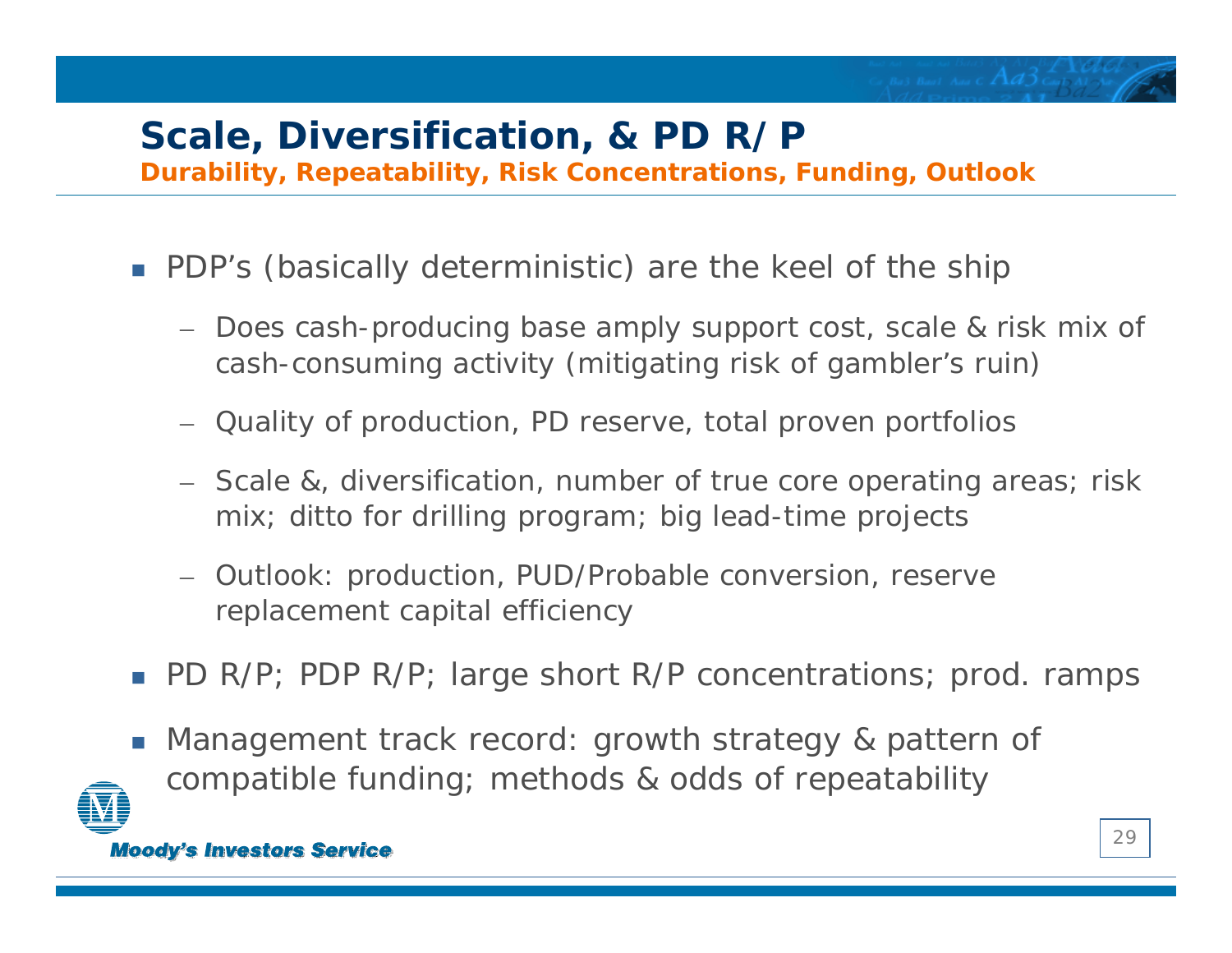*Replacing Reserves at Economic Costs*

Capital productivity puts wind in the sails & drives momentum; portfolio durability & sustainability in a dynamic environment

- П Three-year All-Sources F&D Costs
- П Three-year Drillbit F&D Costs
- $\sim$  Sensitize and/or weight trend for:
	- PUD distortion; one year drillbit F&D & all-sources F&D; expected drillbit F&D & all-sources F&D; PD reserve F&D
	- Goodwill add back
	- Calculate drillbit F&D with & without revisions; assess gross negative revisions & gross positives
	- Understand singular items impacting numbers

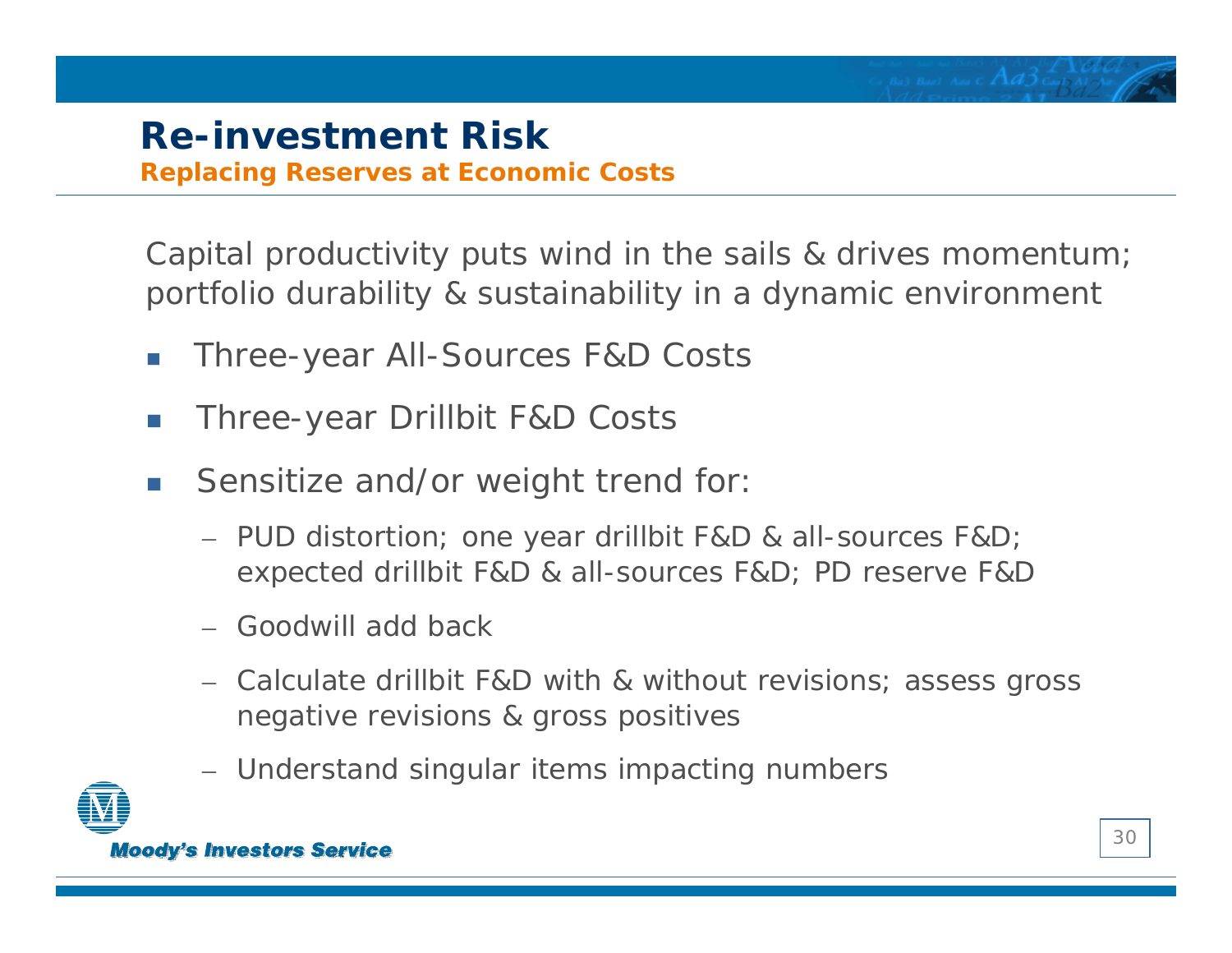#### **1 Year F&D Costs – All-Sources**

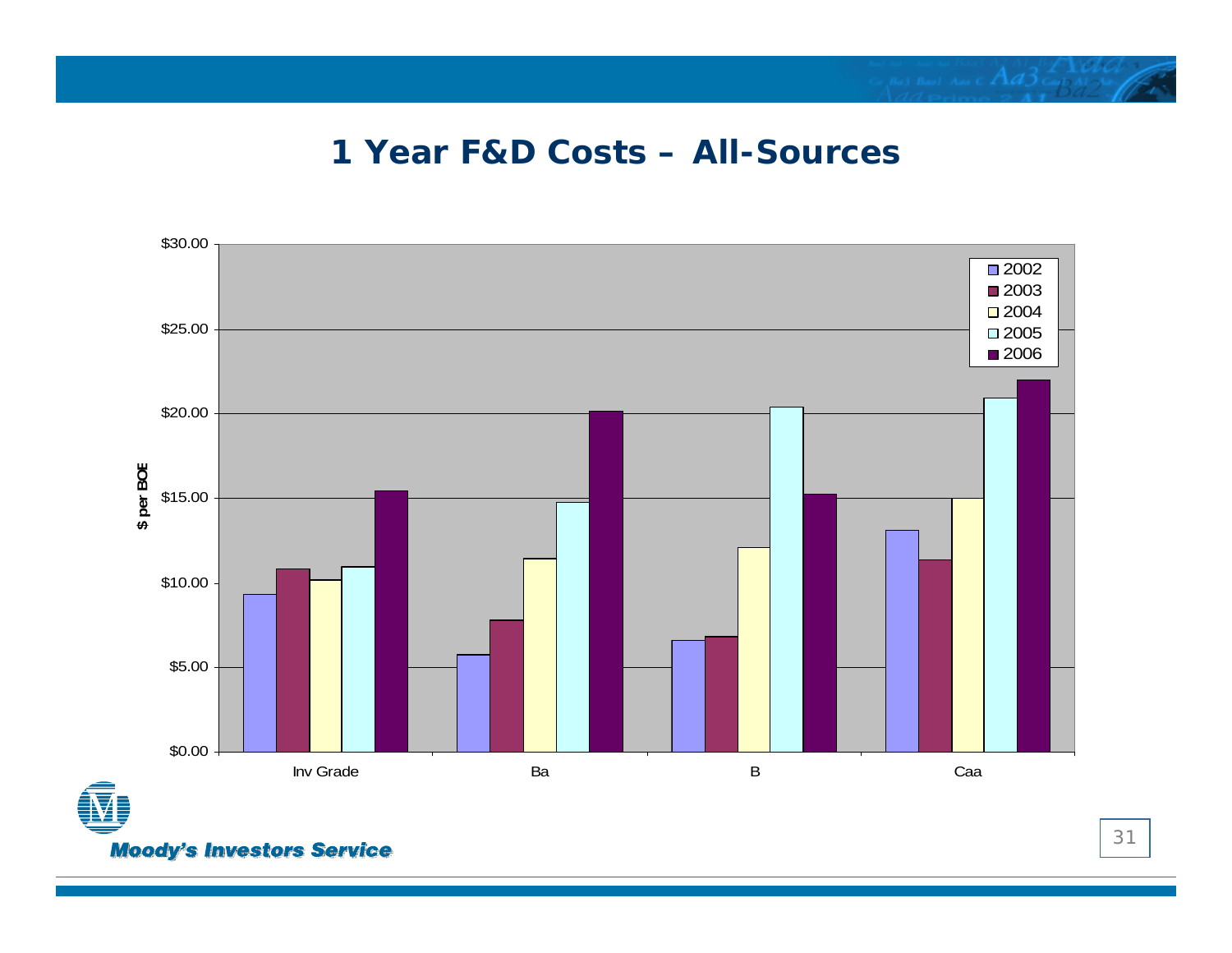

#### **1 Year F&D Costs – Drillbit**

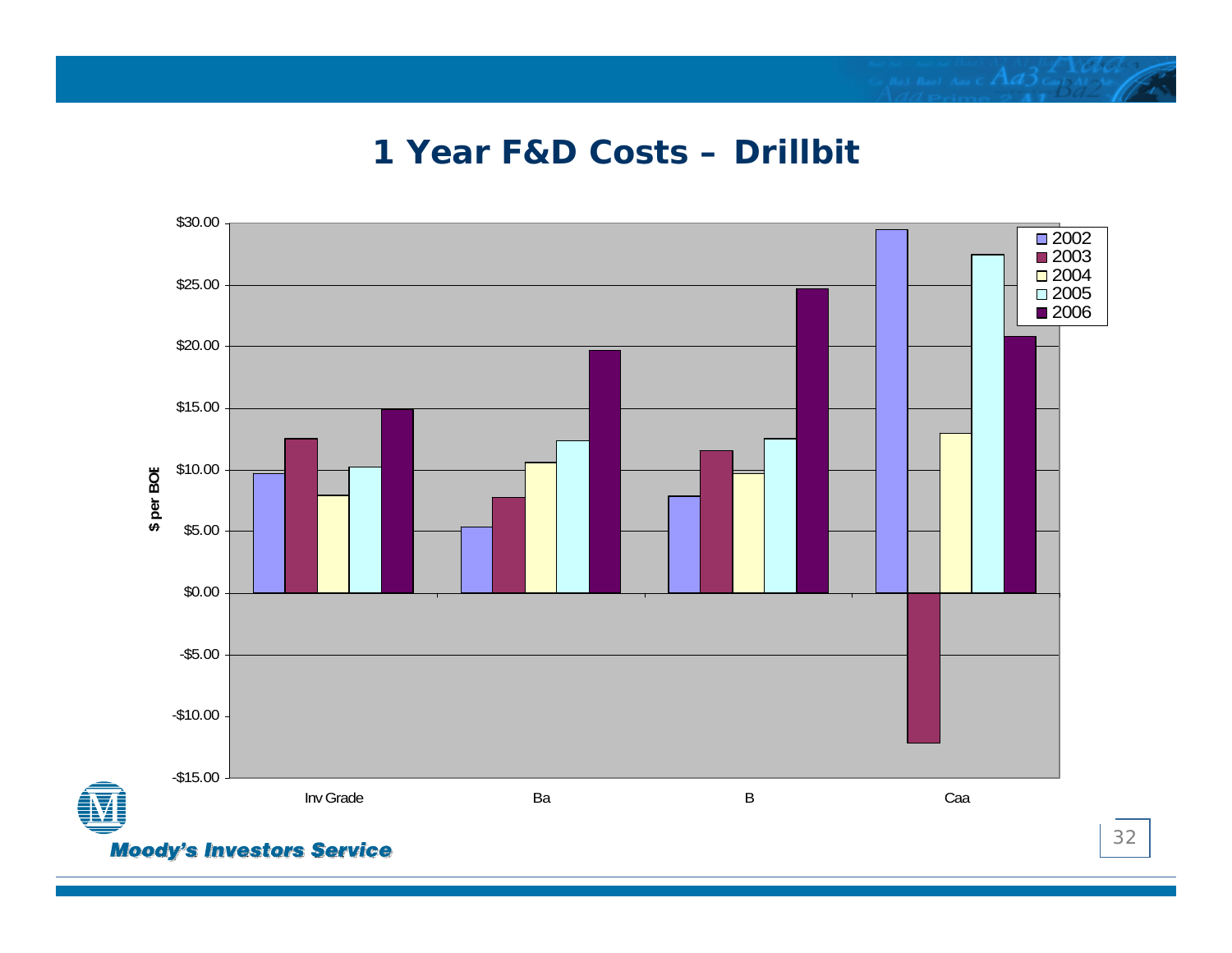

#### **O&G Acquisitions - Median Price per BOE**



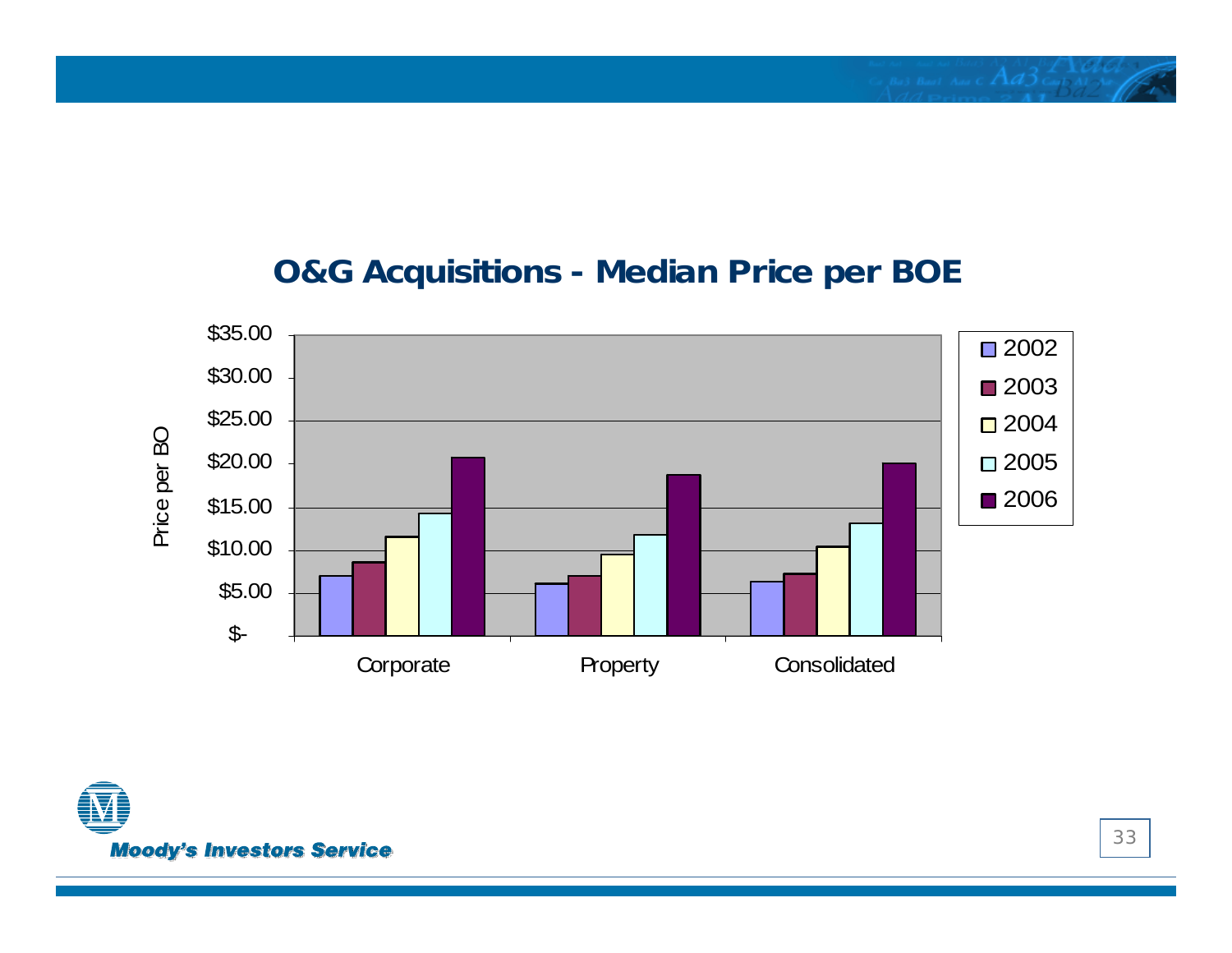### **Operating and Capital Reinvestment Efficiency**

*Leveraged Cash Flow Coverage of Sustaining Capital Reinvestment*

- $\mathbb{R}^3$ Total Unit Full-cycle Costs per boe
- Ξ Leveraged Full-cycle Ratio -> A Post-Capex Indicator of Propensity for Debt & Equity Accretion

**Calculating The Leveraged Full-cycle Ratio \*** 

**Realized price per boe production (reflects basis differentials, transportation and hedging)**

- Minus: **Minus: Operating costs per boe production**
- **Minus: Total G & A expense per boe production (including capitalized portion)**
- **Minus: Total interest expense per boe production (including capitalized portion)**

**Equals: Pre-capex cash margin per boe production**

**Divided by: 3-yr. average all-sources F&D costs (then sensitize for expected F&D)** 

**Equals: Leveraged full-cycle ratio (or leveraged cash-on-cash returns)**

*\* We sensitize all components for expected trends*



**Moody's Investors Service** 

But Built Nau C  $Ad3\,$  Cast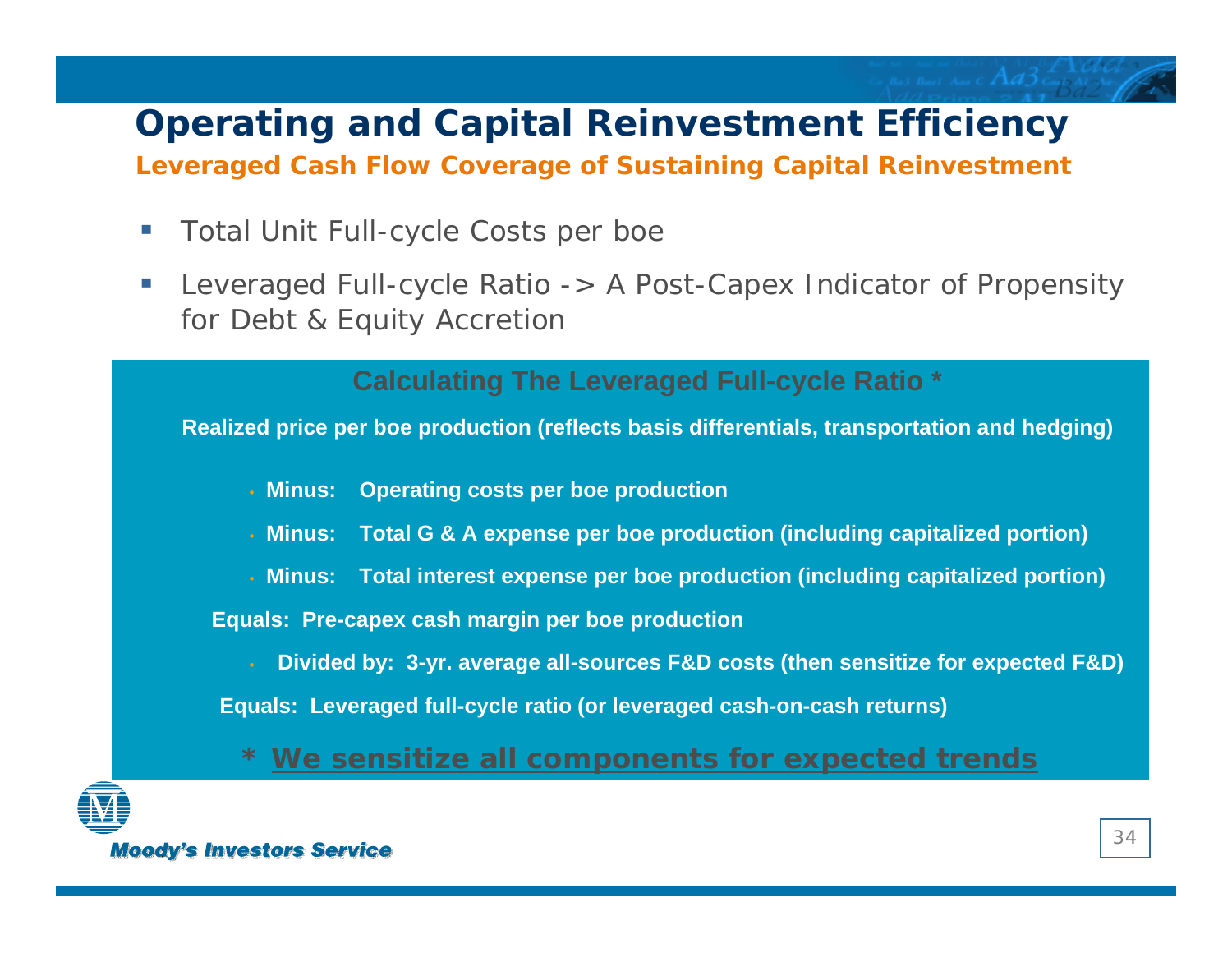

#### **1 Year LFCR – All-Sources**





35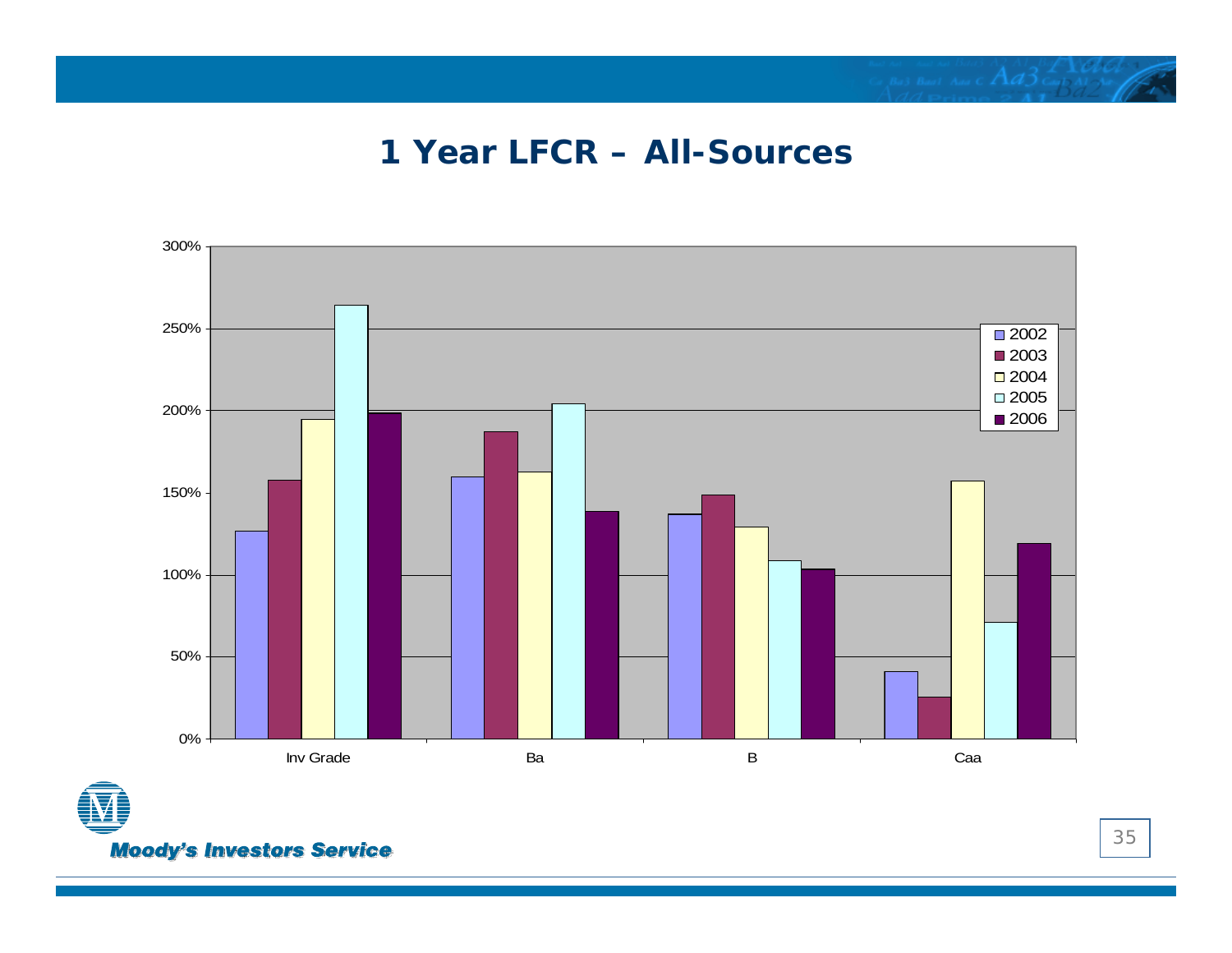

#### **1 Year LFCR – Drillbit**





36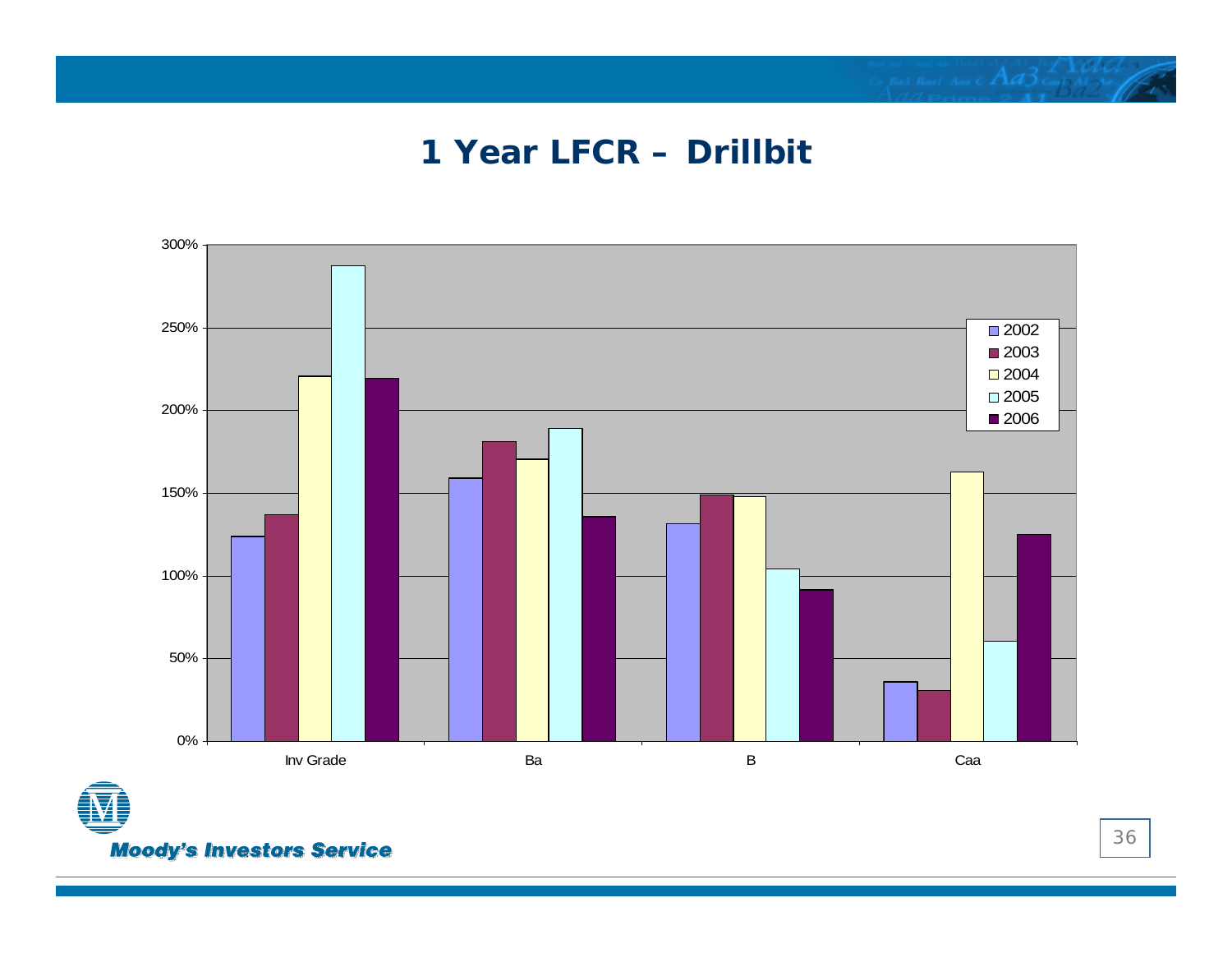### **Leverage, Liquidity, Market Access, Trends**

*Compares Debt to Fully Funded/Cash Generating Assets*

- **Leverage on: reserves; production; & cash flow after** sustaining capex –> not Debt/EBITDA or Debt/Cap
	- Adjusted Debt / Boe PD Reserves
	- {Adj. Debt + (FAS 69 Devel. & P&A Capex)} / Boe Total Proven
	- (Retained Cash Flow Sustaining Capex / Adjusted Debt
	- Total Adjusted Debt / Boe Production
- **Strong reinvestment productivity tends to restrain or reduce** leverage on PD's by internally funding PD reserve adds
- Lead time/cost of major projects; production & funding impact
- Underperformance & shareholder pressure: untimely or excessive buybacks; strategic portfolio needs/event risk

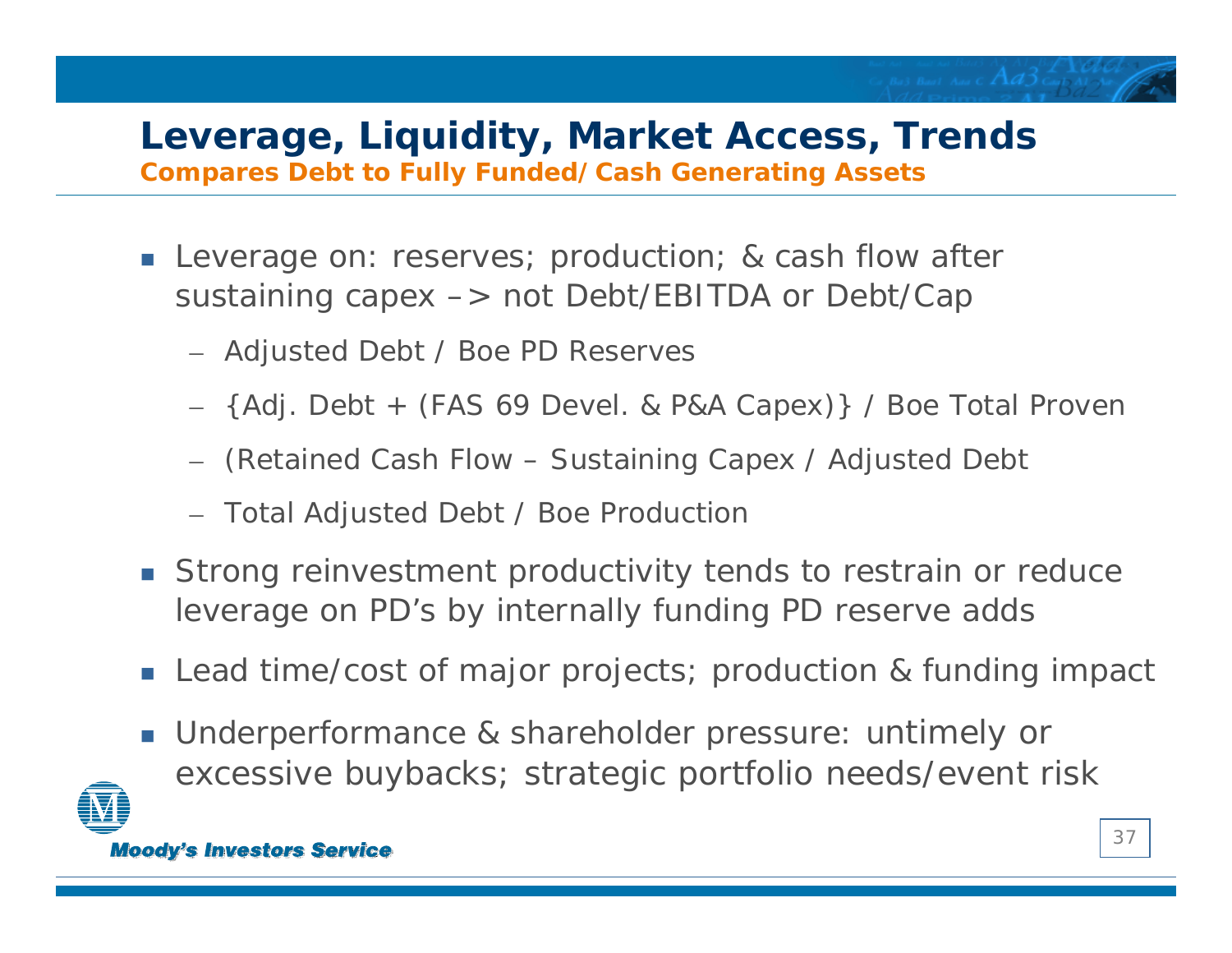#### **Mapping of "Average" Large Cap E&P Company**

| <b>Large Cap E&amp;P Companies</b>                |        |              |     |    |   |     |                          |   |     |
|---------------------------------------------------|--------|--------------|-----|----|---|-----|--------------------------|---|-----|
| <b>Public Rating:</b><br>N/A                      |        |              |     |    |   |     |                          |   |     |
| <b>Methodology Rating:</b><br>Baa3                |        |              |     |    |   |     |                          |   |     |
|                                                   |        |              |     |    |   |     |                          |   |     |
| <b>Comment:</b> Reflects average year end 2005    |        |              | Aaa | Aa | A | Baa | Ba                       | B | Caa |
|                                                   |        |              |     |    |   |     |                          |   |     |
| 1 - Reserve & Production Characteristics          | Weight | <b>Value</b> |     |    |   |     |                          |   |     |
| Production                                        | 10%    | 132,600      |     |    |   | Baa |                          |   |     |
| <b>PD</b> Reserves                                | 10%    | 1,005,200    |     |    |   | Baa |                          |   |     |
| <b>Total Proved Reserves</b>                      | 8%     | 1,501,000    |     |    |   | Baa |                          |   |     |
| Diversification                                   | 8%     | Medium       |     |    |   | Baa |                          |   |     |
| 2 - Re-investment Risk                            | Weight |              |     |    |   |     |                          |   |     |
| 3-year avg. all sources F&D costs                 | 8%     | \$10.85      |     |    |   |     | Ba                       |   |     |
| 3-year drillbit F&D costs (including revisions)   | 8%     | \$10.19      |     |    |   |     | Ba                       |   |     |
| 3 - Operating & Capital Efficiency                | Weight |              |     |    |   |     |                          |   |     |
| Full-cycle costs per boe                          | 9%     | \$24.37      |     |    |   |     | Ba                       |   |     |
| Leveraged full-cycle ratio                        | 9%     | 2.7x         |     |    |   | Baa |                          |   |     |
| 4 - Leverage & cash flow coverage                 | Weight |              |     |    |   |     |                          |   |     |
| Debt / PD boe reserves                            | 10%    | \$3.48       |     |    |   | Baa |                          |   |     |
| (Debt + future development capex / Total reserves | 10%    | \$6.09       |     |    |   |     | $\blacktriangleright$ Ba |   |     |
| (RCF - sustaining capex) / Debt                   | 10%    | 53%          |     |    | A |     |                          |   |     |
| Total                                             | 100%   |              |     |    |   |     |                          |   |     |

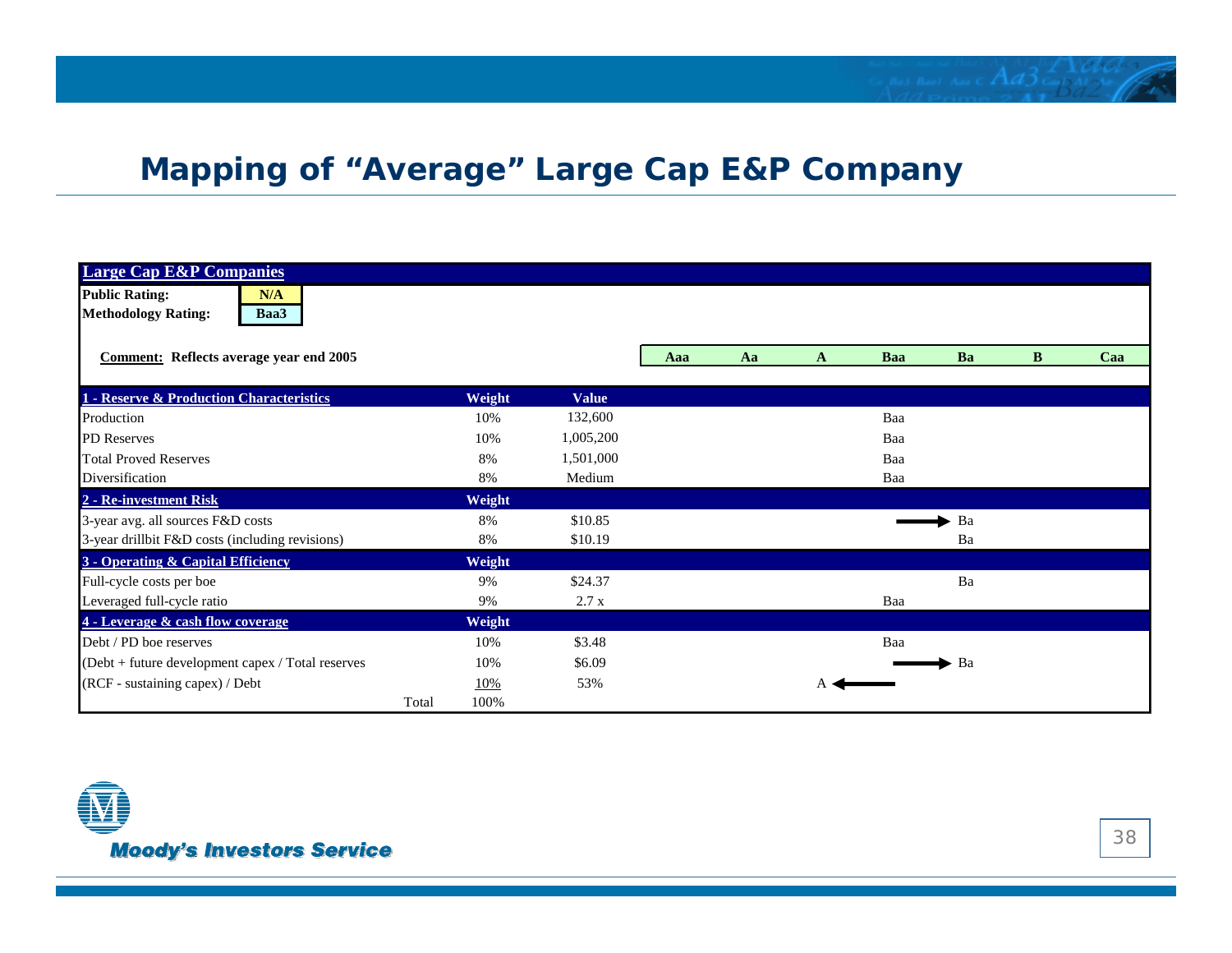### **Global Integrated Oil Rating Methodology**

#### **Moody's focuses on six key Rating Factors (Weightings)**



*Moody's Rating Analysis encompasses business risk and financial risk analysis*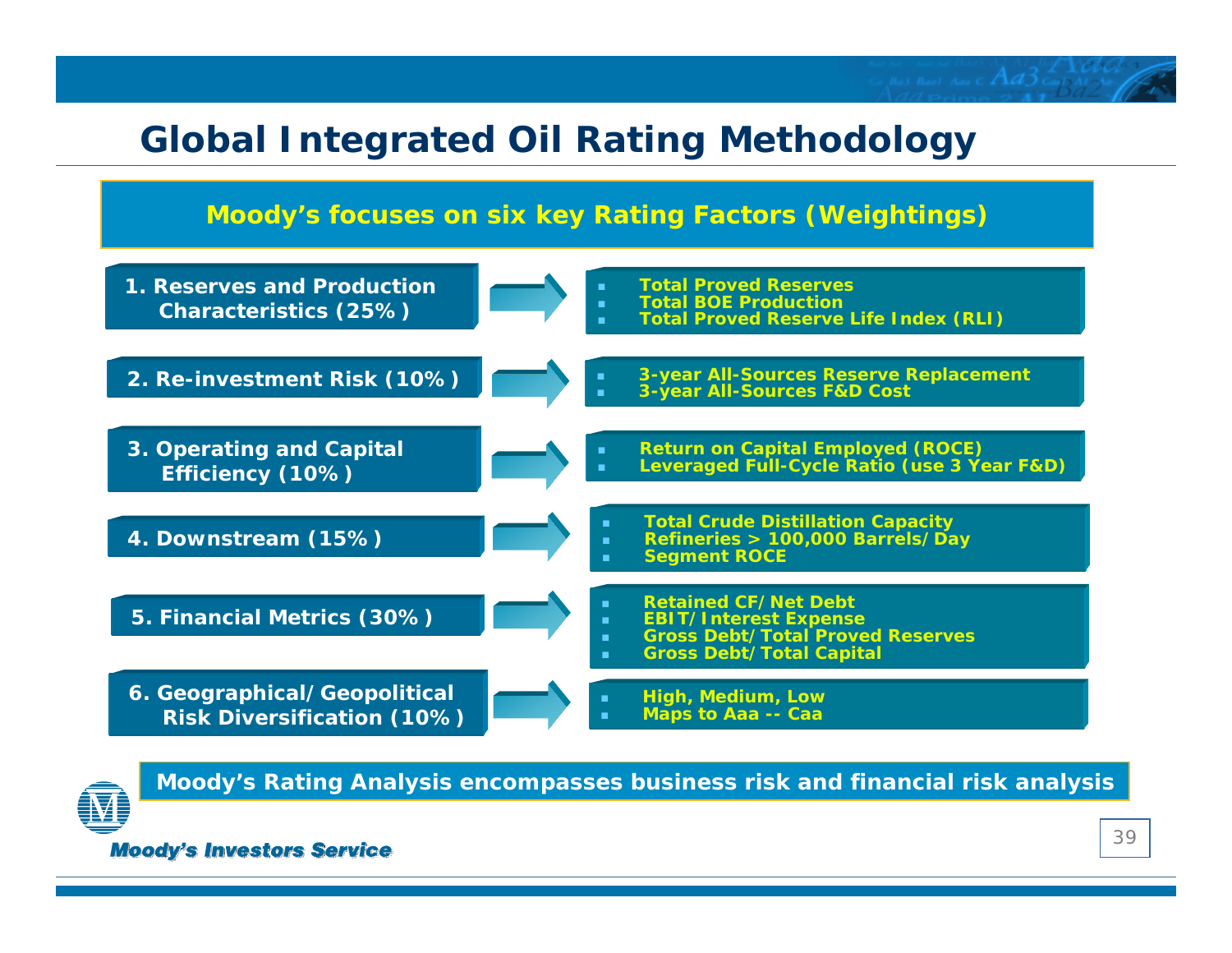#### **III. Reserve Bookings/Standards in Market Context**

- × Are U.S. SEC-reporting producers undervalued vs. foreign competitors in more flexible booking jurisdictions *?*
- $\mathcal{L}^{\text{max}}$  "SEC rules are conservative because they're rules (not principles) based; & they're rules-based due to lack of audit requirement"
- $\mathcal{L}_{\text{max}}$  E&P sector's had 147 yrs. to perfect the art of raising capital on something no one will ever see & too few deeply understand
	- Investor knowledge spans wide bell curve; how many have the time/need to "get" what's going on "under the E&P hood"?
	- Big arbitrage between E&P's operating knowledge & market's; how are investors best protected?
- × Parallel standards for probabilistic (internal use) & SEC public deterministic is similar to internal accounting vs. GAAP

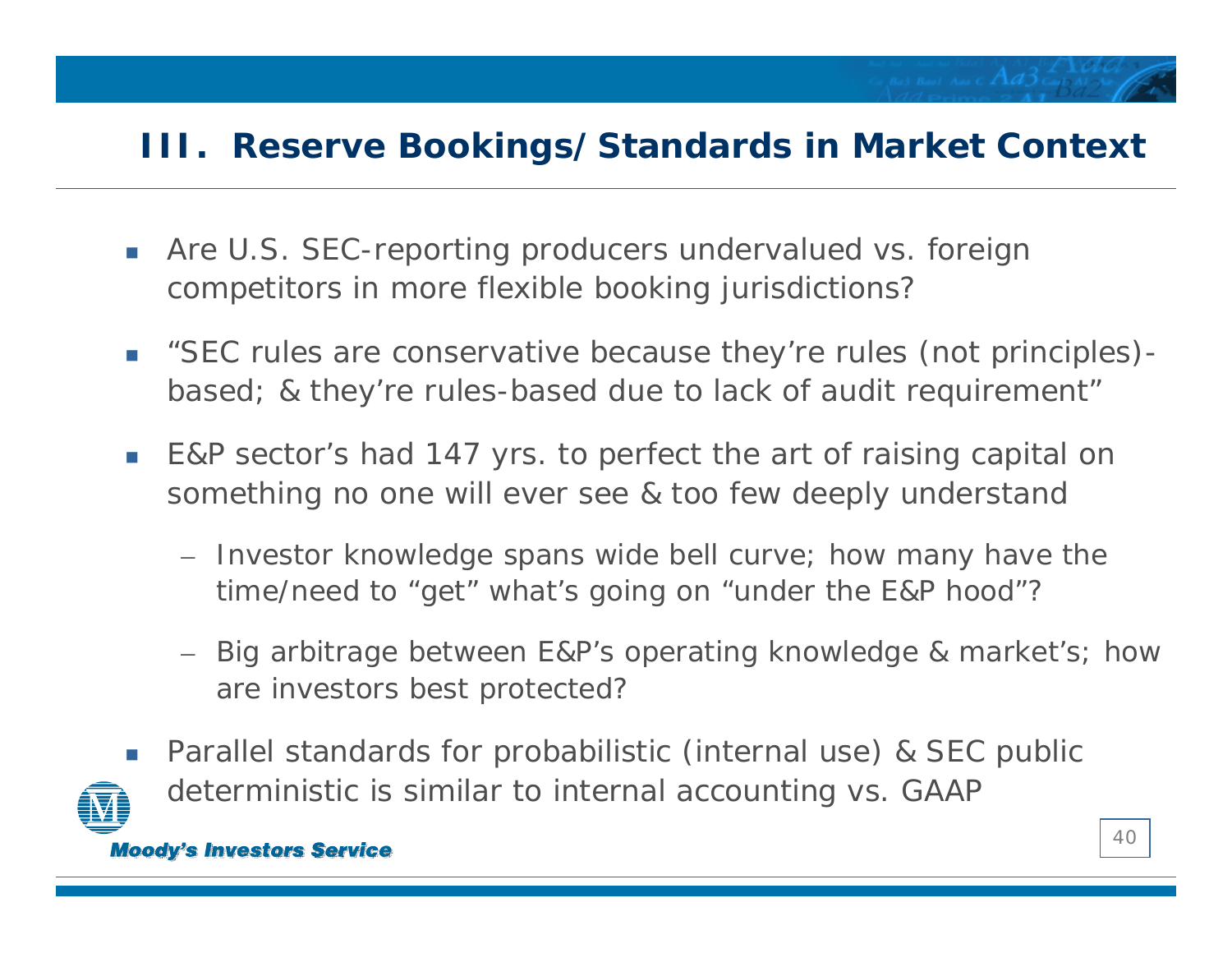### **A Bit of Caution**

- P. Drive for SPE standards heated up as production gains got ever harder, reservoirs harder to characterize, properties more complex & uncertain, discontinuous, and/or long lead time
	- Major reserve gains mainly from subtle unconventional plays & higher risk, cost & long lead time frontier & deep H2O plays
	- Technology & probabilistic estimation: mitigate rising business risk or might it enable overconfidence & permit premature booking?
	- Does deterministic help hold gross overbooking at bay?
- П Incremental probabilistic reserves added may add visibility but would not impact production trends the market values most
- $\overline{\phantom{a}}$  Would bias for upside revisions move to bias to negative revisions (say, booking to LKW, skipping flow testing)

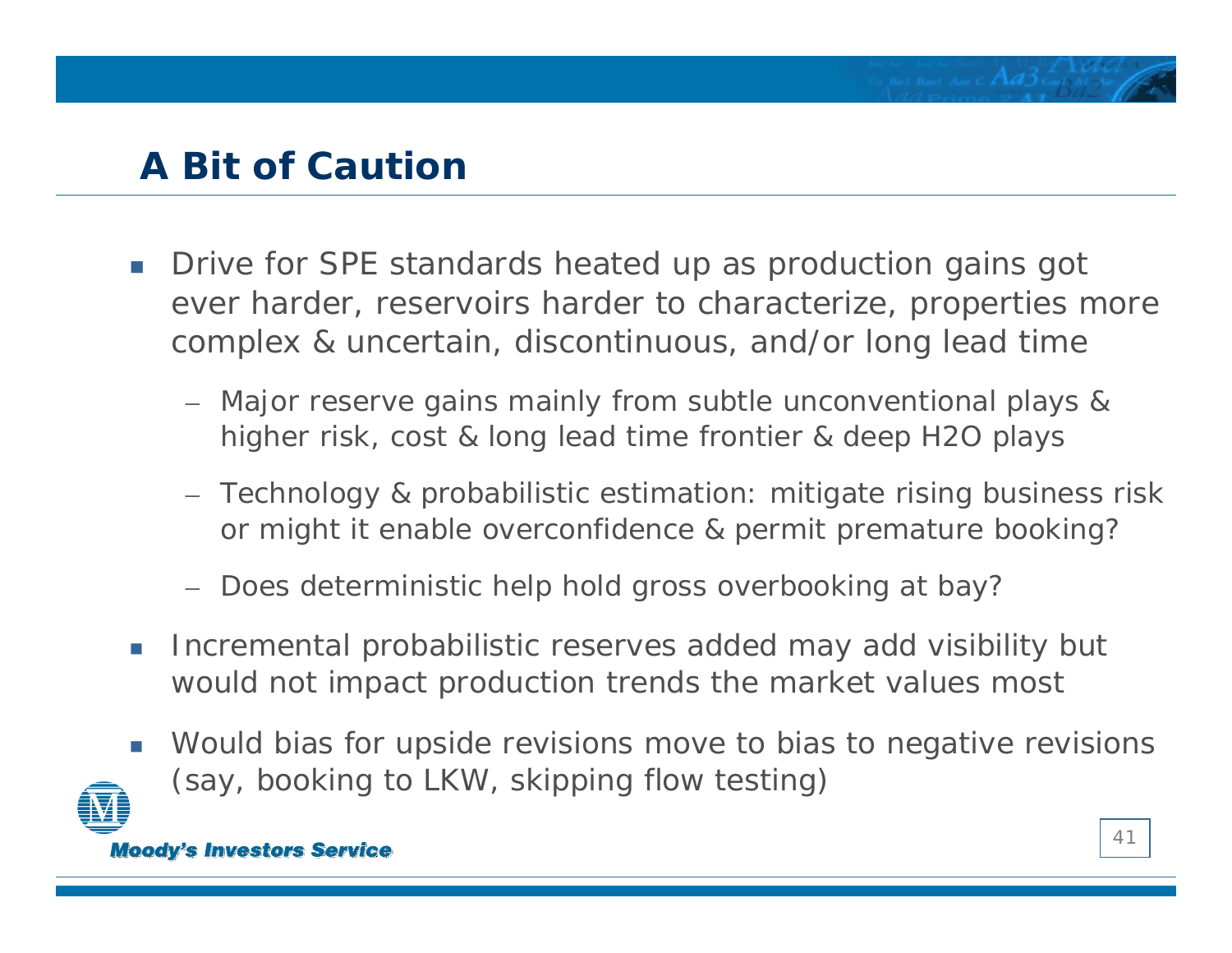#### **Would More Flexible Bookings Boost Valuation?**

*What Does Market Pay For?*

- b. Market has running view of an E&P's propensities & management
- $\overline{\phantom{a}}$  Management's past credibility & lack of negative surprises aids market's valuation of the E&P's play/prospect rhetoric
- $\mathcal{C}$  Consistently meeting/beating expectations for good sequential quarter production trends at competitive costs & recycle ratios drives true profitable growth & increases NAV's faster
- $\mathbb{R}^2$  Market wants good visibility w/o over-investment; strong inventory but not excessive; solid PD reserve life (not oddly long)
- b. One-time probabilistic catch-up would likely be seen in context of past record & competitors' catch-up adds

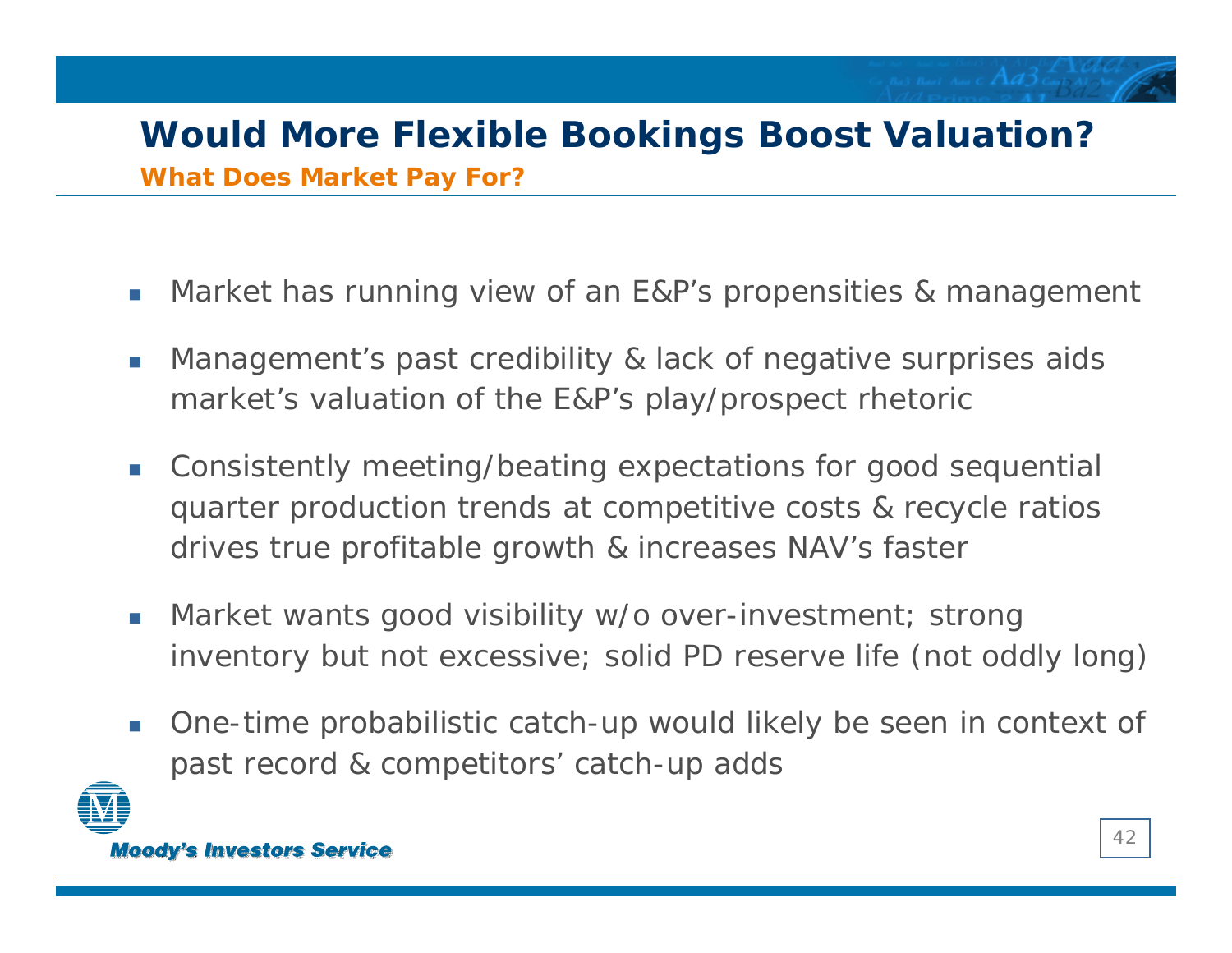#### **What Will the Market Pay For?**

- П Reserves are about risk, nearness to cash, & returns
- Would markets pay much more for higher risk reserve adds, heavy unfunded development costs, & distant timing?
- × When is longer PDP tail moot & ever-bigger PDNP's/PUD's "enough" & counter productive?
- $\mathcal{L}_{\mathcal{A}}$  A big booking may only validate "old news" already in the shares
	- Market evaluated & baked much of the value of discovery & appraisal wells into the share price
	- Sifts through rhetoric on evolving plays & E&P's past credibility
	- The booking could actually be a sell signal to an investor that rode that particular theme and wants to rotate to another story

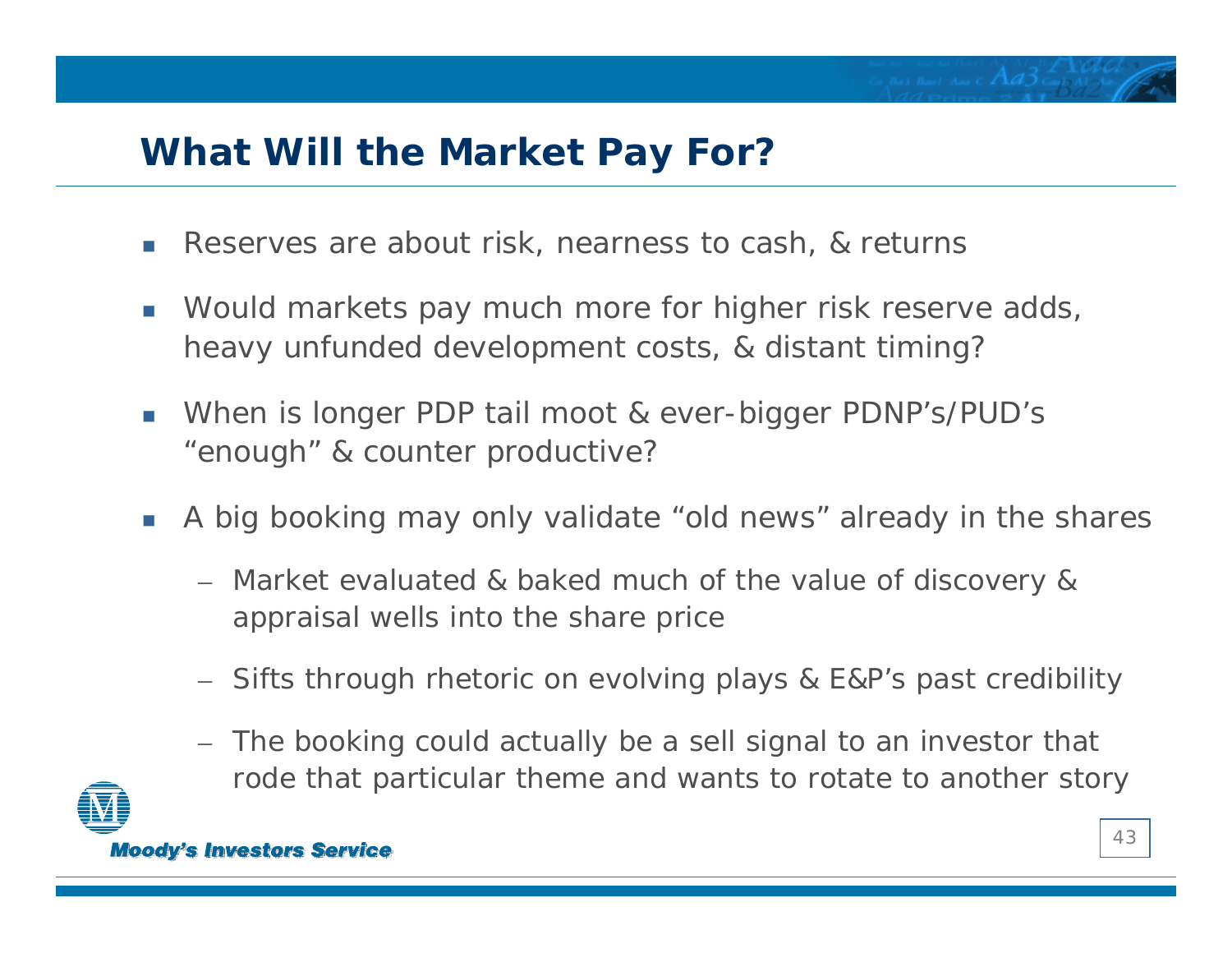# **Risk, Return, Fairly Short Holding Period**

*Knowledge Base: Public, Private/Insider, Management*

- $\mathcal{L}_{\mathcal{A}}$  Regardless of public reserve classification: embedded risk, production outcome & timing, cash flow, cash-on-cash returns will be the same --> *market wisdom*
- Public information base for public debt risk/return & public equity risk/return assessment
- П Private debt risk/return, bank debt risk/return & info base
- П Mezzanine & Private equity risk/return & information base
- $\mathcal{C}^{\mathcal{A}}$  Owner/management risk/return & superior inside knowledge

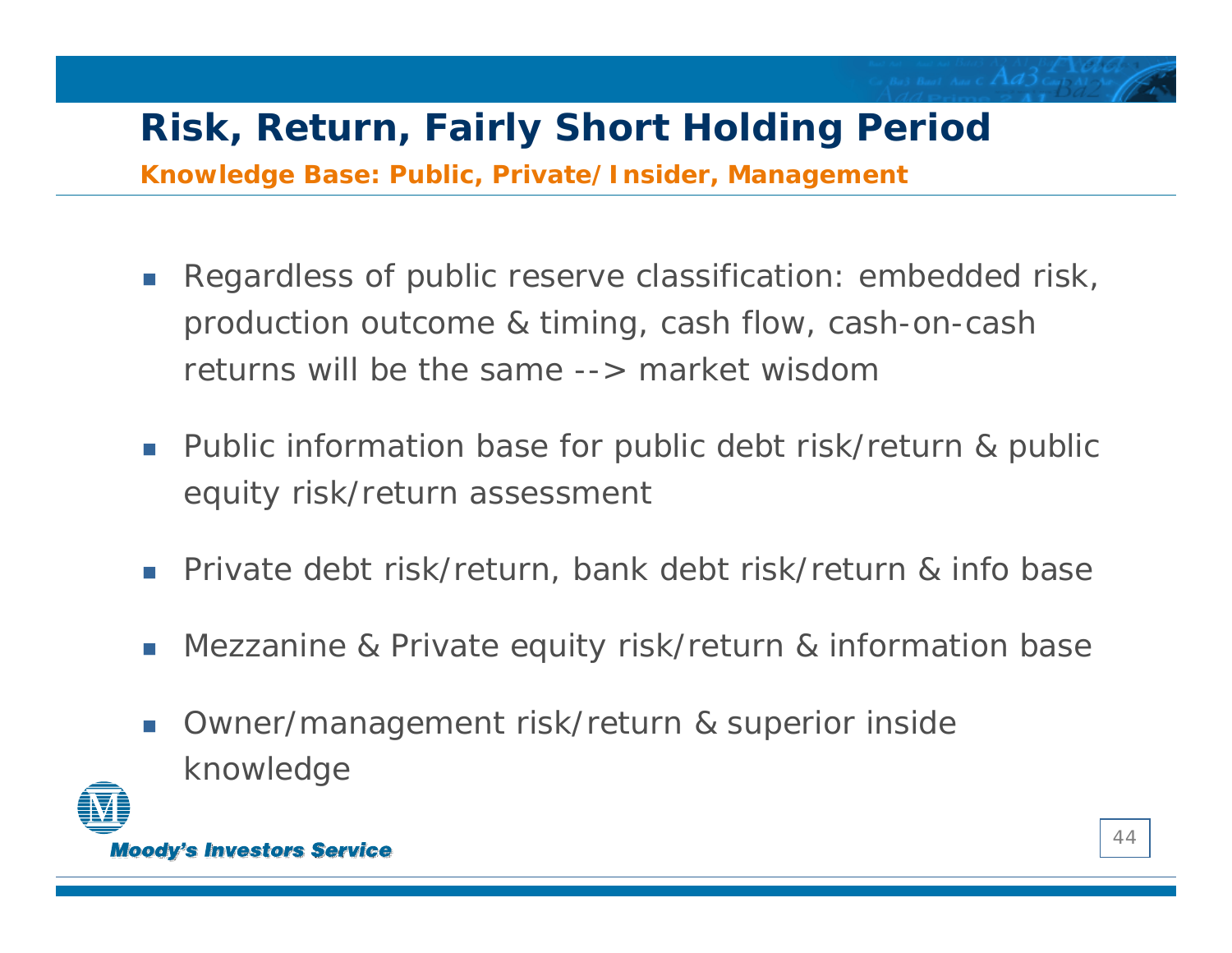#### **When Could More Liberal Provens be an Albatross?**

*The Dog that Caught the Fire truck?*

- П Market doesn't want volatile reserve data
	- Would relaxing LKH, analogy qualifications, flow test requirement, wider use of probabilistic further understate RRC's & increase frequency of negative revisions?
- $\mathcal{L}_{\mathcal{A}}$  Probabilility/statistics of "proven" evaluations needs law of large numbers to work; smaller population  $=$  greater risk
- П Frequent negative revisions undermine confidence in an E&P's conservatism, booking culture, motives, skill set
- $\sim$ Equity hurt if production & costs don't match bookings & rhetoric
- $\sim$ Frequent acquisitions can bring caution if can't track trend
- $\overline{\phantom{a}}$  Market notes mismatches of scale of capital & producing base relative to scale of PUD/probables, lead time, risk, cost

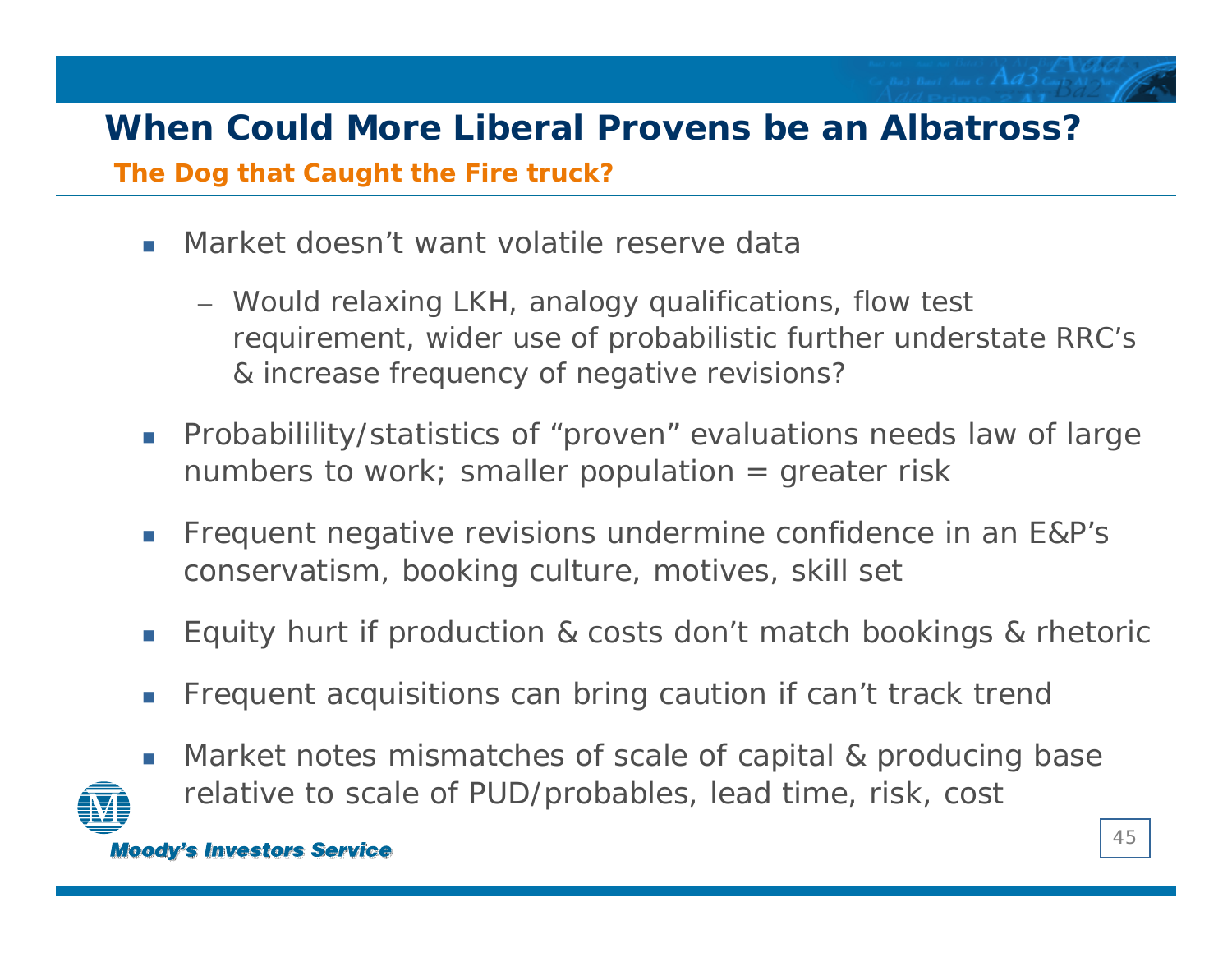### **Should be Two-Way Street: More Disclosure**

- $\overline{\phantom{a}}$  Reserves already contain definitional compromise; human bias & judgment; major compounding quantitative & technical assumptions
- $\mathbb{R}^n$  Is drive for flexibility matched quid pro quo by drive for more meaningful disclosure now regardless of new standards?
- П Good to match any new booking standards w/ disclosures to put the results in perspective
- П Is uncertainty reduced by broadening SEC rules, is it a nonissue, or might it fuel unrealistic expectations?

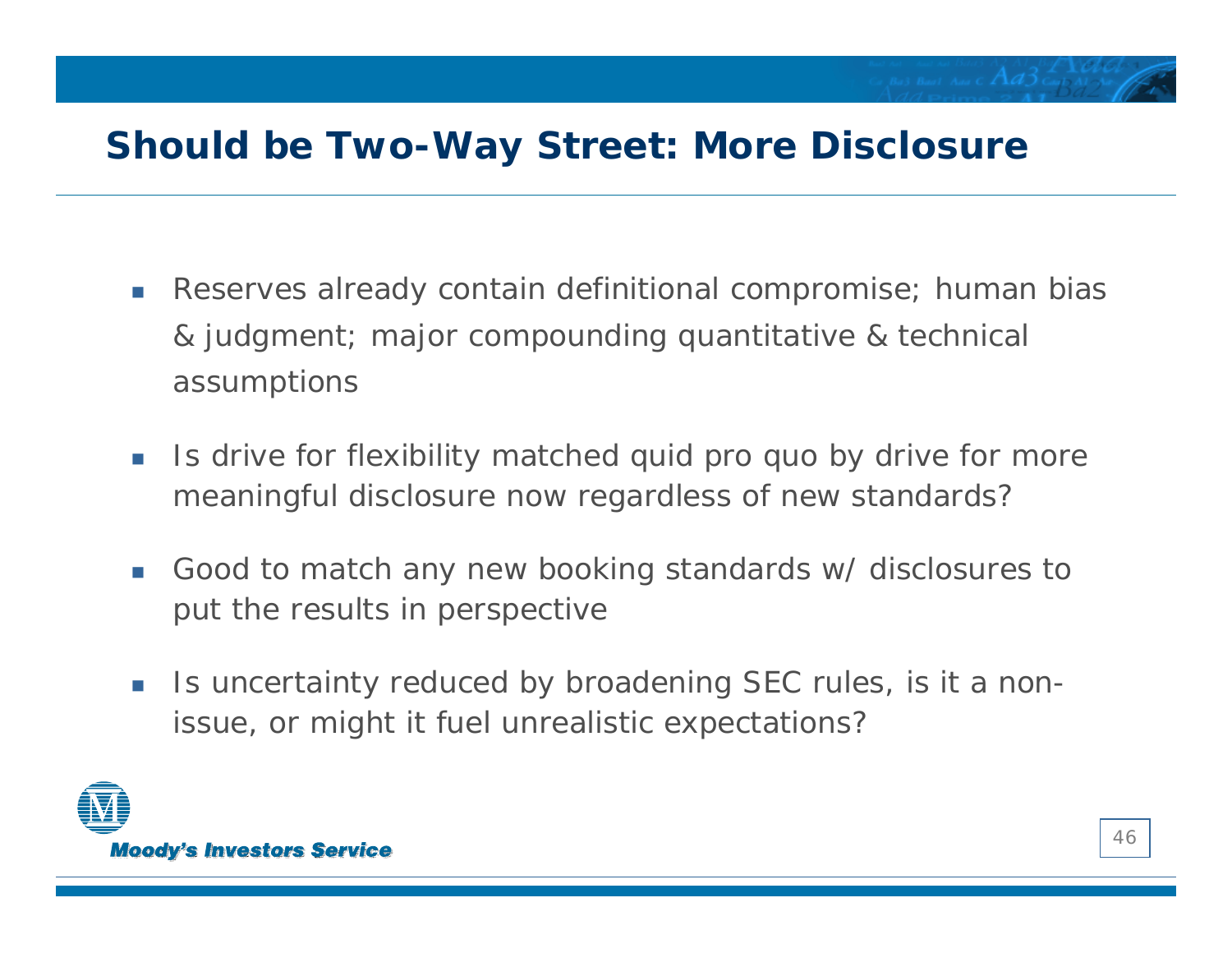#### **History Suggests Voluntary Disclosure isn't Optimal**

- n. Much firm-to-firm inconsistency with existing standards; some consistently have negative revisions
- Would greater flexibility further widen gap between conservative & more aggressive bookers?
- r. E&P's haven't voluntarily disclosed all they're permitted to disclose to aid reserve assessment (is it for proprietary & competitive reasons?)
- Analogy assumptions for Canadian probables may be easier for mkt. to assess than U.S. - field data is public in Canada

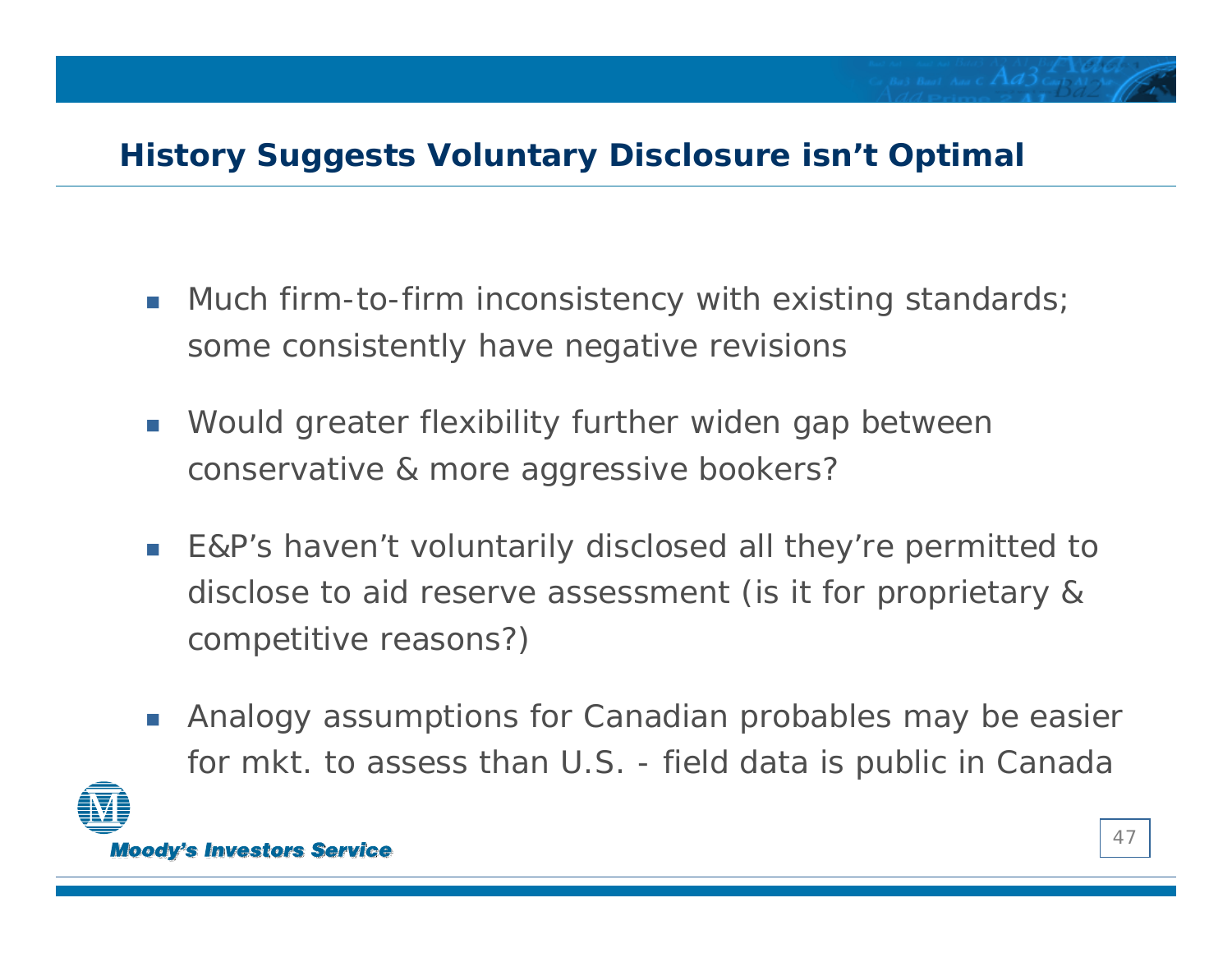### **If SEC Does Liberalize, This Data Would Help**

- × Narrative to investors: how SEC/deterministic volumes & mix differs from SPE/probabilistic volumes & mix & why
- Proven reserve breakout by both SEC & SPE standards
- $\mathcal{L}^{\mathcal{A}}$ SEC PV10 by year-end & average 4Q benchmark price
- П More detailed geographic & basin breakdown; breakout PSC production & reserves
- **Concentrations, location/nature of the play & rock, capex** needs, timing, type curve & field production pattern
- $\mathcal{L}_{\mathcal{A}}$  FAS 69 development & P&A capex; what costs are not included (infrastructure, leased assets, compression, acquis. goodwill)?
- $\sim$  Top 5 positive & top 5 negative revisions on performance; top 5 positive & top 5 negative revisions on price



**Moody's Investors Service** 

 $Ba3$  Baal Aaa C  $Ad3$  Can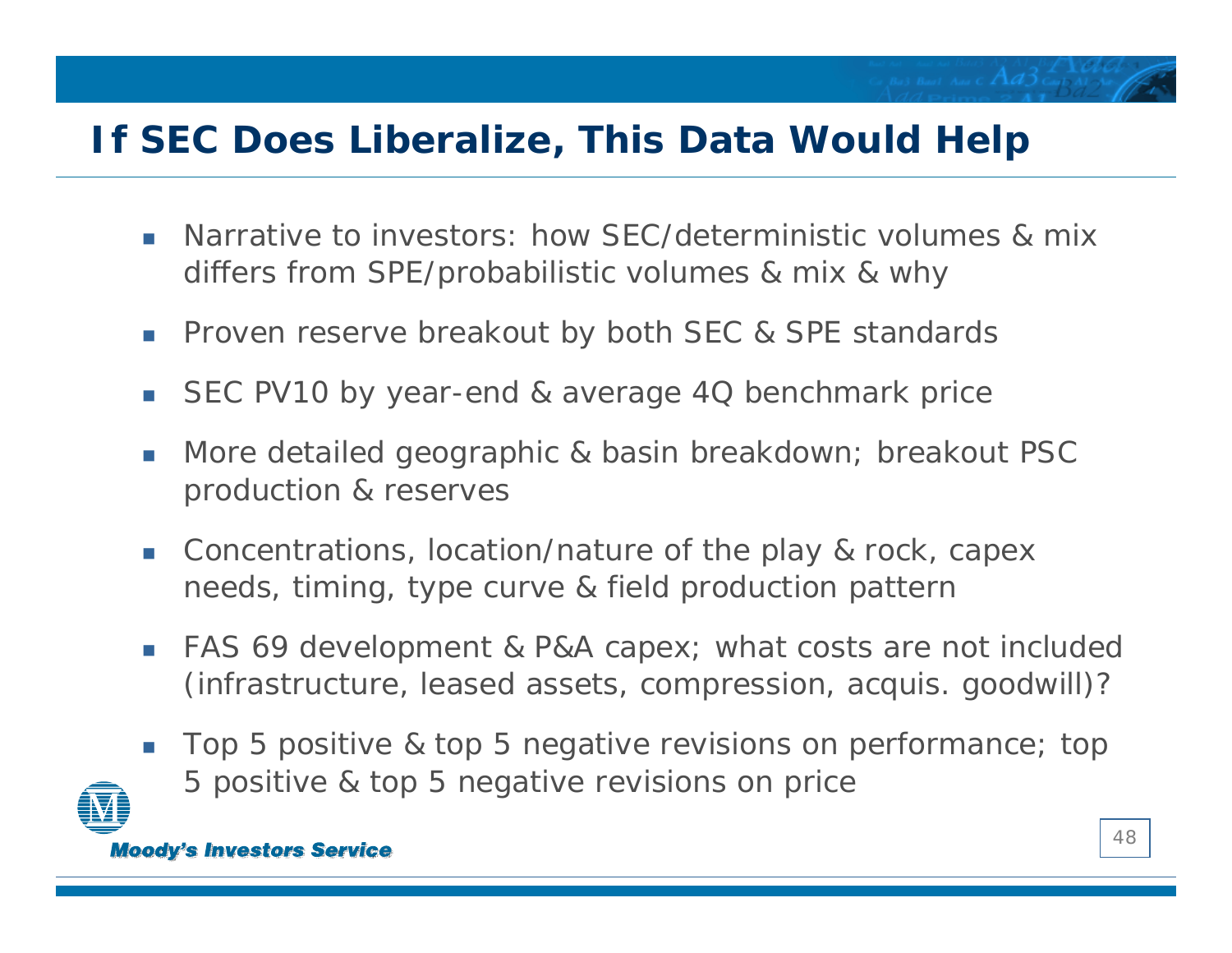#### **More Disclosures that Would Aid Investors**

*More Data to Gauge Character & Productivity of Provens & Properties*

- П PDP, PDBP, PDSI volumes; top 10 PDP, PDNP, PUD & if 3rd party engineered, reviewed, audited, or internal?
- PDNP/PUD:
	- Aging, development costs, timing & funding; is \$ committed?; analog narrative for volumetric & recovery factor estimates
	- Type curve, expected well count, % of prior wells in play that met or achieved type curve
- П Top 5 PDP well count, drive, 3-5 yr. production history
- П Record of migrating probables to PUD & PDP & revisions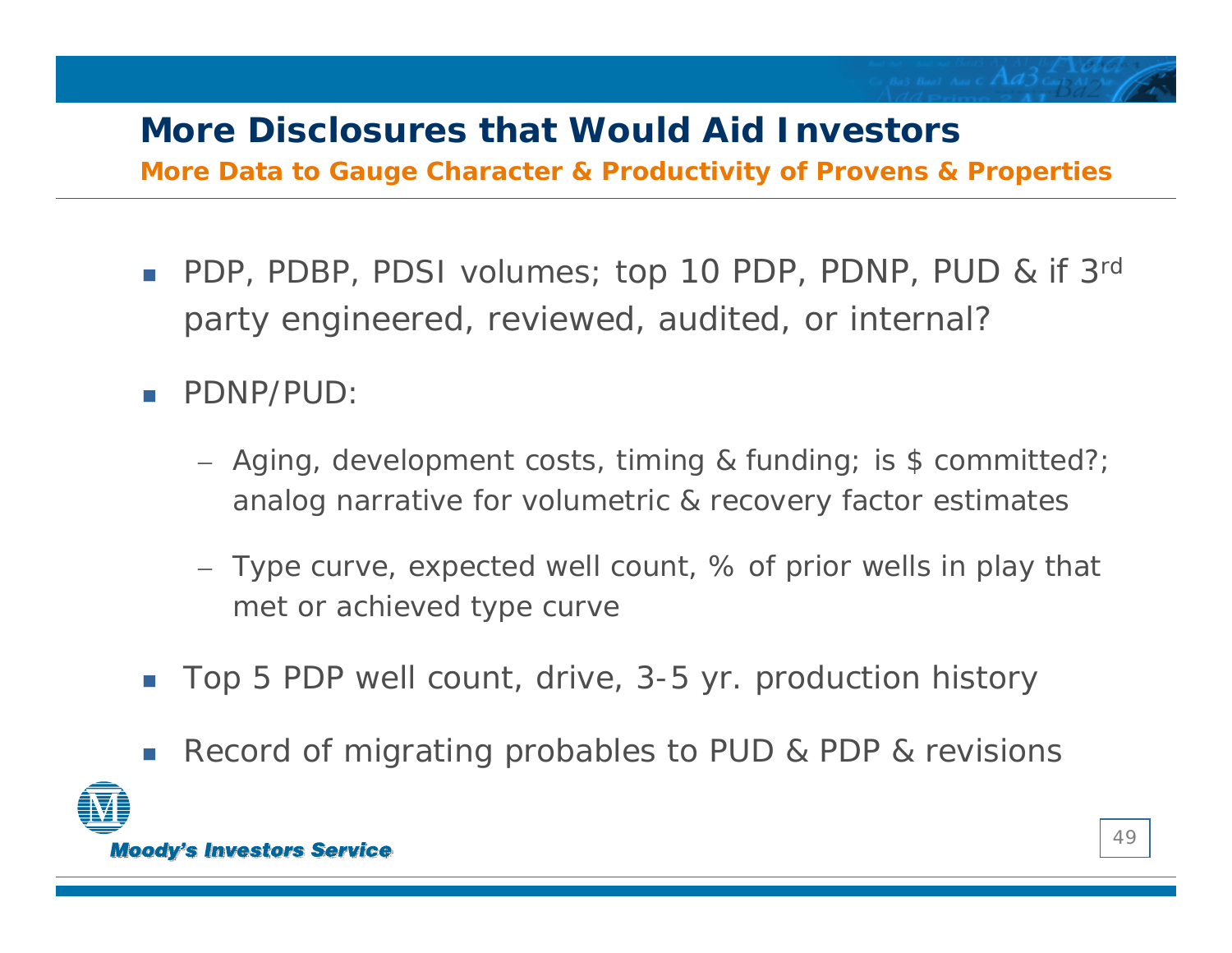#### **More Disclosures to Aid Investors (cont.)**

*More Data to Gauge Character & Productivity of Provens & Properties*

- $\overline{\mathbb{R}^n}$  Upon announcement, declare if proven reserves acquired are estimated on SEC, SPE, or internal standards
- $\mathcal{L}_{\mathcal{A}}$  Number & % of well completions that actually met or exceeded original production, cost to completion, & IRR estimates on total well costs to completion
- $\mathcal{C}^{\mathcal{A}}$ Proportionately large, long lead time, deepwater programs
- П 5 largest internally engineered properties & revision history
- П Reclassifications in & out of PUD & probable
- $\mathcal{C}^{\mathcal{A}}$ Permitting or regulatory issues affecting timing
- 
- П How are net profits interests handled?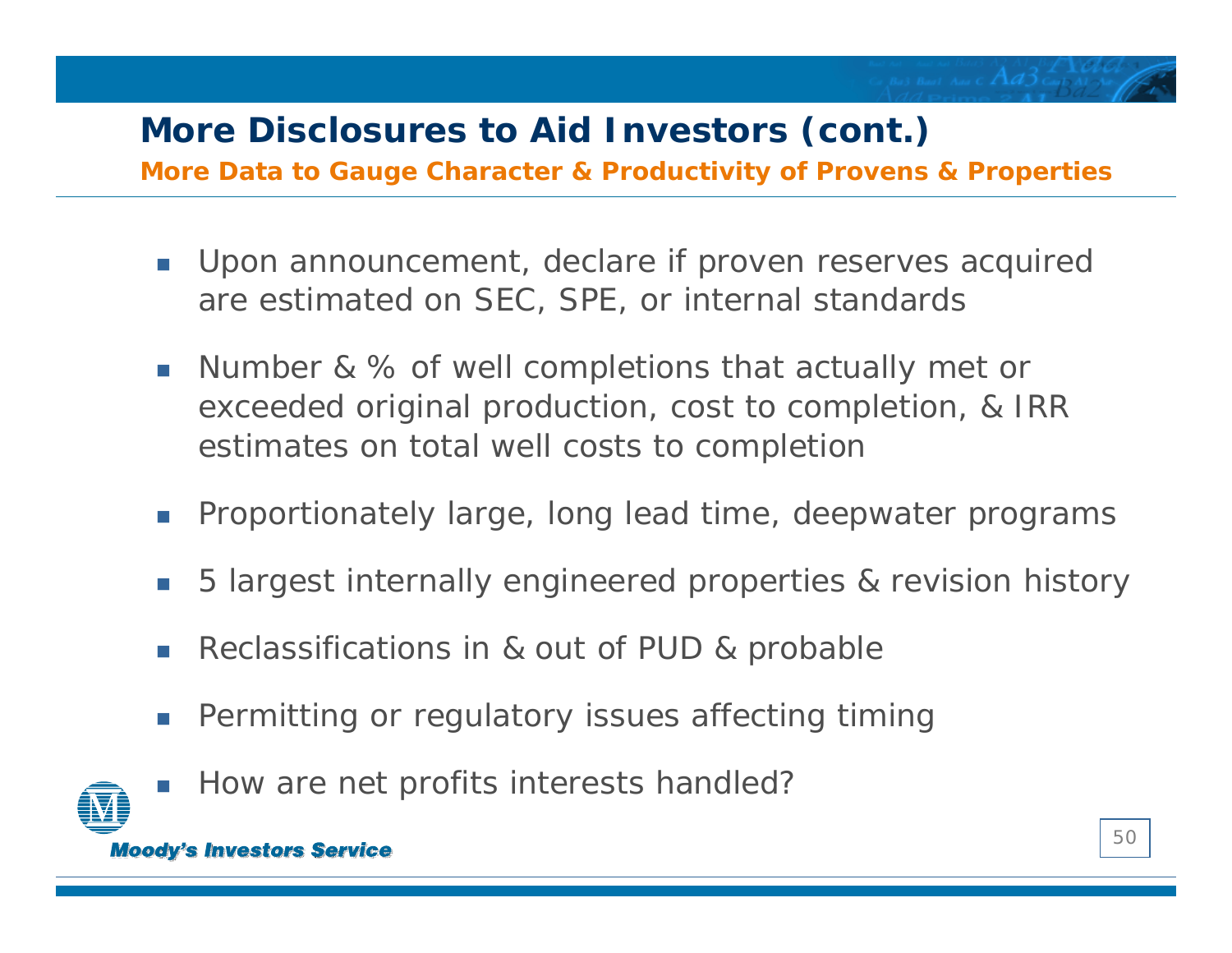#### **Third Party Engineering – Yes Please**

- $\mathcal{O}(\mathcal{A})$  Reportedly can be tough to audit probabilistic reserve estimates
- $\mathcal{L}^{\mathcal{L}}$  Third party engineering firms have their own reputation at stake
- $\mathcal{L}_{\mathcal{A}}$  Nationally recognized firms add comfort to public market; more familiar with larger firms
- Private market investor can do deeper due diligence; may be E&P specialized too & already know the smaller firms
- $\mathcal{L}^{\mathcal{L}}$  But relationship risks too - small engineering firms may need the producer more than the producer needs them